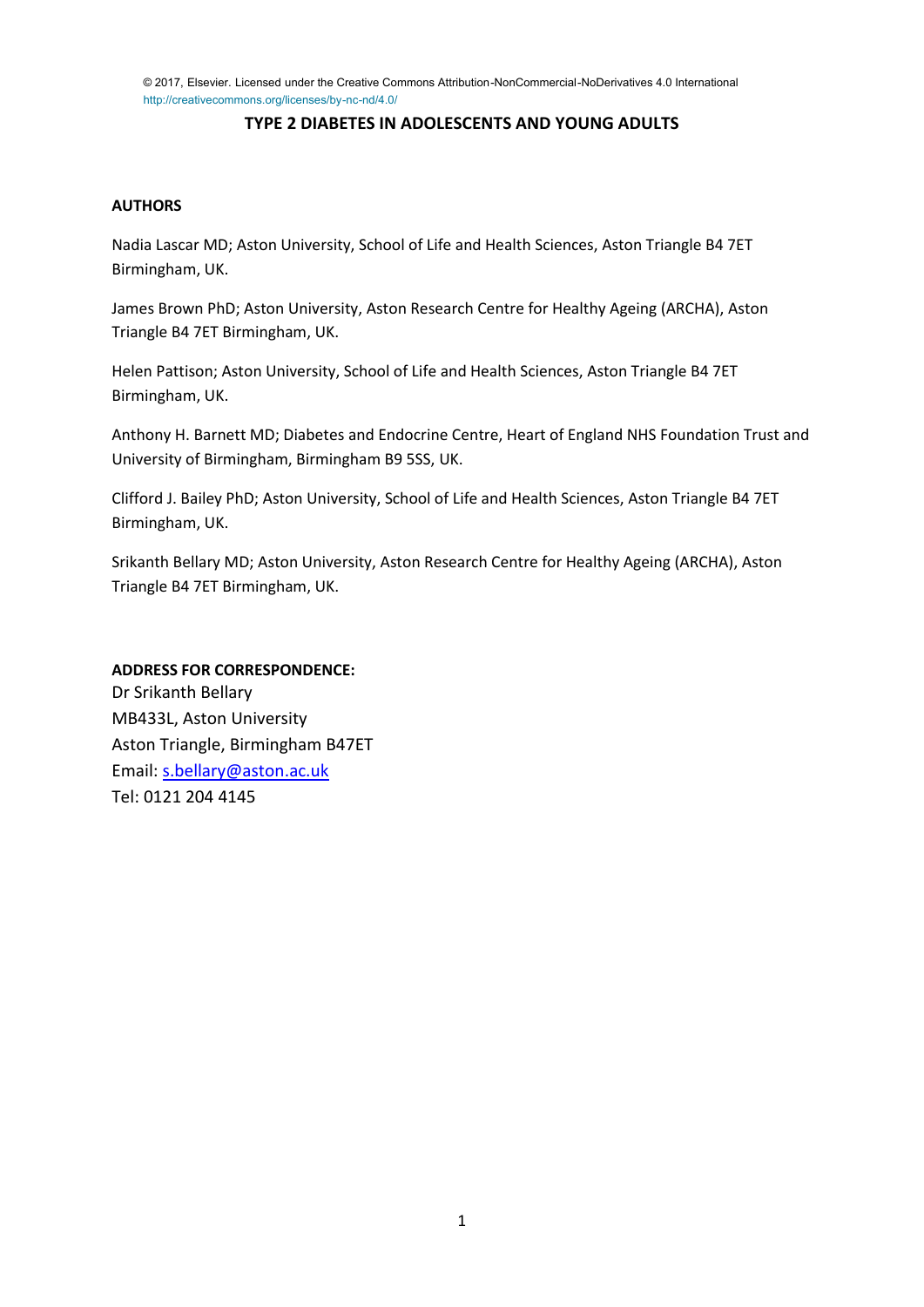### **ABSTRACT**

The global prevalence of type 2 diabetes mellitus (T2DM) in adolescents and young adults is dramatically increasing. As with older onset type 2 diabetes, the major predisposing risk factors are obesity, family history and sedentary lifestyle. Onset of diabetes at a younger age is associated with longer disease exposure and increased risk for chronic complications affecting more individuals of working age and accentuating adverse societal impact of the disease. Evidence is also accumulating that young diabetic cohorts represent an aggressive phenotype leading to premature development of complications with an adverse impact on quality of life and unfavourably influencing long term outcomes, raising the possibility of a future public health catastrophe. In this review we describe the epidemiology and current knowledge regarding pathophysiology, risk factors, complications and management of type 2 diabetes in adolescents and young adults.

#### **KEY WORDS**

Type 2 diabetes, early-onset, young, youth, children, adolescents.

**Word count:** 5580 words (Not Including sub headings)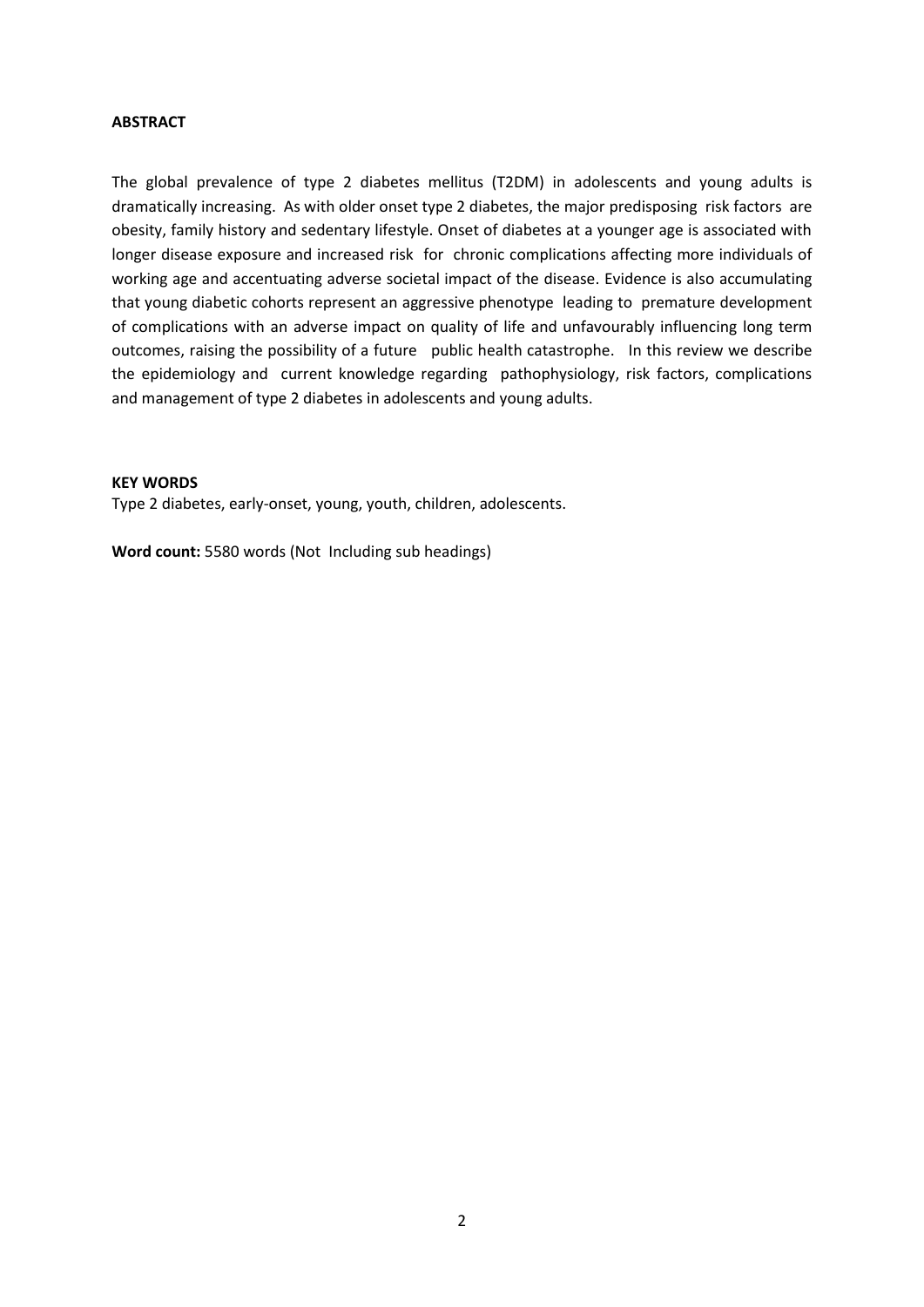#### **INTRODUCTION**

The global prevalence of adults with diabetes is around 8% (>90% of whom have T2DM)with projections to increase to over 10% by 2040<sup>1</sup>. While the impact of increasing prevalence of diabetes among older adults is becoming ever more apparent, the rising number of young people with T2DM(T2DMY) is a more recent and particular concern. Earlier onset leads to longer lifetime exposure to hyperglycaemia and consequently greater propensity for long term complications. In addition, T2DMY may have a more rapid and disruptive natural history than T2DM presenting later in life, leading to early morbidity and poor quality of life<sup>2</sup>. Moreover, T2DMY affects more individuals of working age which further accentuates its adverse societal impact.

For this review we have defined T2DMY as onset of type 2 diabetes (ADA and WHO criteria<sup>3,4</sup>) in adolescents and young adults up to age 40 years excluding secondary diabetes (drug- or chemicalinduced, exocrine pancreas disease, genetic defects), MODY, gestational diabetes and rare forms of diabetes. We examine evidence in support of the hypothesis that T2DMY is a distinct pathological entity characterised by a more aggressive phenotype than T2DM presenting in later life.

### **SEARCH STRATEGY AND SELECTION CRITERIA**

References were identified through searches of Medline, PubMed and Web of Science for articles published January 2000 to April 2017. Search terms included "early-onset", "young adults", "youth", "children", and "adolescents" in combination with the term "diabetes" and "type 2 diabetes". Studies had to be in human populations, published in English and with a defined age-range for diagnosis of T2DMY. Articles were excluded if they were case reports, editorials, small studies or studies that the authors felt had methodological limitations, studies on type 1 diabetes, gestational diabetes or MODY. Although T2DM across adolescents and younger adults can be seen as a continuum, inevitably there are some distinct features within age groups that are influenced by life events at different ages. To provide further clarity of such distinctions, we have identified studies that have included only a specific age range.

#### **EPIDEMIOLOGY**

T2DM is increasingly diagnosed in children, adolescents and younger adults. Prevalence estimates suggest a 30·5% increase in T2DM amongst US youth aged 10 to 19 years between 2001 and 2009, accounting for prevalence of 0.48 per 1000 in this age group<sup>5</sup>. Recent data from the SEARCH study showed an annual increase of 7.1% in the incidence of T2DM (9 cases per 100,000 in 2002 -2003 to 12.5 cases per 100,000 in 2011-2012) amongst 10-19 year olds in the USA with significant relative increases in all ethnic groups compared to non Hispanic Whites<sup>6</sup>. A nationwide screening programme of diabetes among children aged 6 to 18 years, in Taiwan between 1992 and 1999, found an incidence of newly diagnosed T2DM of 6·5 per 100,000 compared with 1.5 per 100,000 for T1DM<sup>7</sup> .The International Diabetes Federation estimated that in the year 2000 young adults aged 20- 39 years with T2DM numbered approximately 23 million worldwide (13% of 177 million adults with diabetes<sup>8</sup>). By 2013 this had increased to an estimated 63 million (16% of 382 million adults with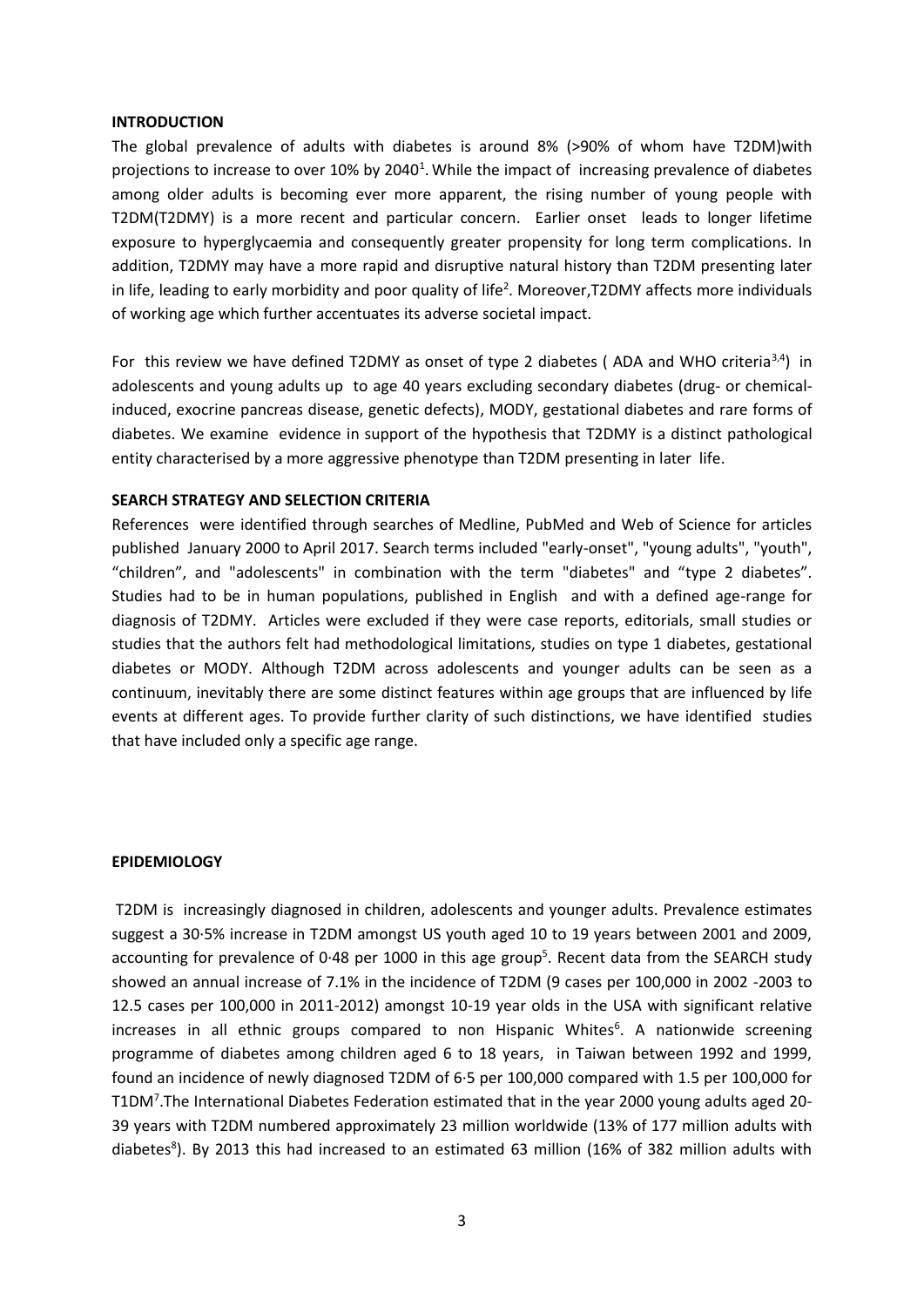T2DM<sup>9-11</sup>), the biggest increases being in Africa, South East Asia and the Western Pacific regions (Figure 1).



Figure 1. Young adults (20-39 years) with T2DM worldwide (millions)<sup>9</sup>

A study of the age specific incidence of T2DM in the UK reported a significant increase in the proportion of people aged ≤40 years at diagnosis (Figure 2)<sup>12</sup> over a 20 year period. The standardized incidence ratio (per 100,000 population) of newly diagnosed T2DM aged <40 years increased from 217 in 1996-2000 to 598 in 2006-2010.

**Geographical Area** 

<sup>\*</sup> refers to % of Total number of people diagnosed with type 2 diabetes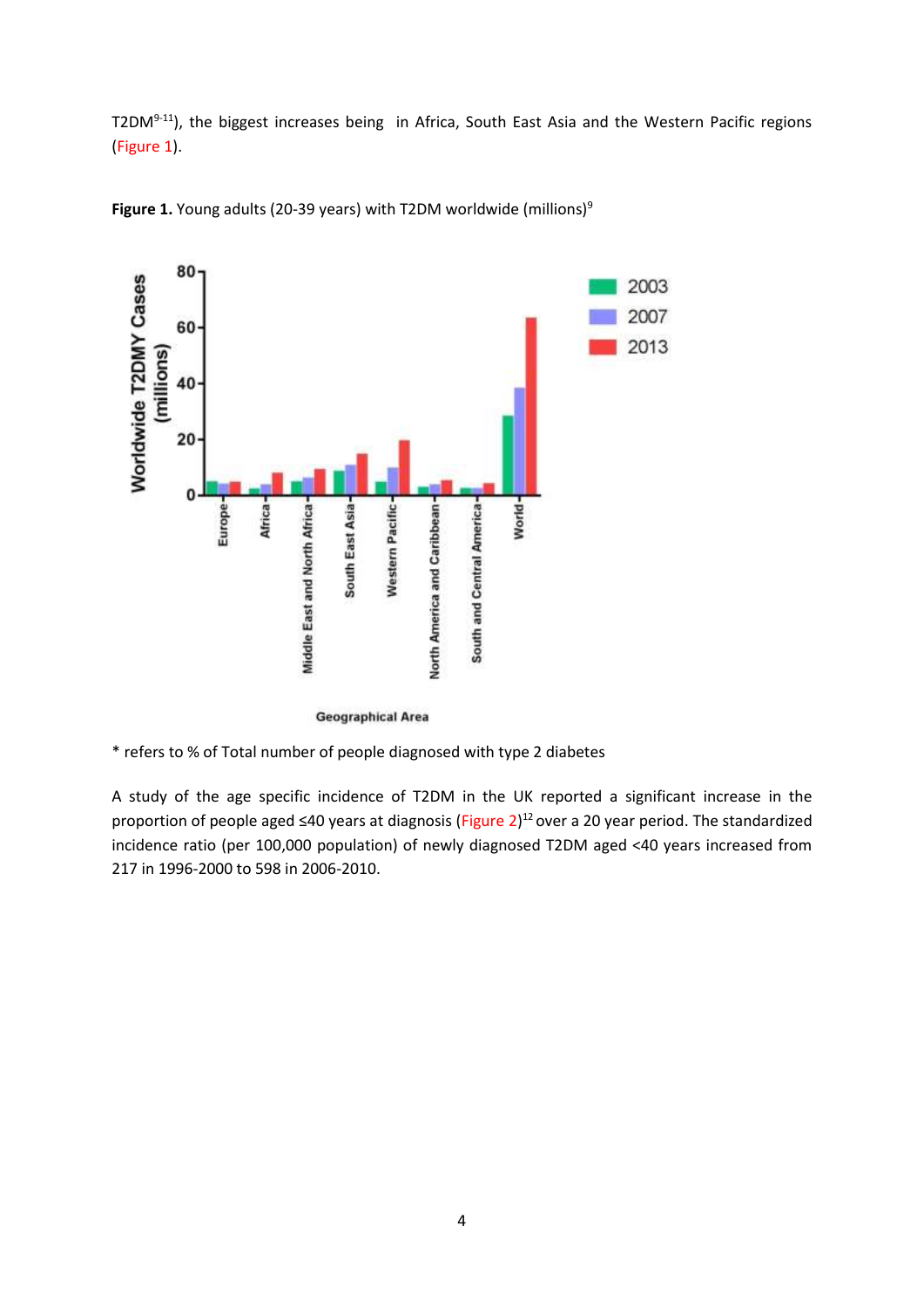

**Figure 2.** Age specific incidence of newly diagnosed T2DM per 100,000 amongst males and females aged less than 40 years at diagnosis (modified with permission) $12$ 

Increasing numbers of children, adolescents and young adults with T2DM have been reported across most regions of the world. In the UK, a higher prevalence is reported in people of South Asian, African and African-Caribbean origin compared with white European populations<sup>13</sup>. Individuals born in the USA in the year 2000 have a risk for diabetes by age 40 years of approximately 2·5% for men and 5% for women., These estimates are doubled for Hispanic and black persons suggesting that certain ethnic groups are disproportionately affected <sup>14</sup>. However, apparent ethnic differences based on regional variations in prevalence (table 1), have the limitation that the diagnostic criteria and methods of data collection are not always consistent <sup>15-17</sup>.

### **PATHOPHYSIOLOGY**

## **Decline in beta cell function**

The mechanisms leading to development of T2DMY are similar to those in T2DM amongst older adults. However, the speed of onset, severity and interplay of decreased insulin sensitivity and defective insulin secretion during the development of T2DMY may differ from older presentations of T2DM<sup>18</sup>. In adolescents with T2DM, as in later onset T2DM, the initial deterioration in beta-cell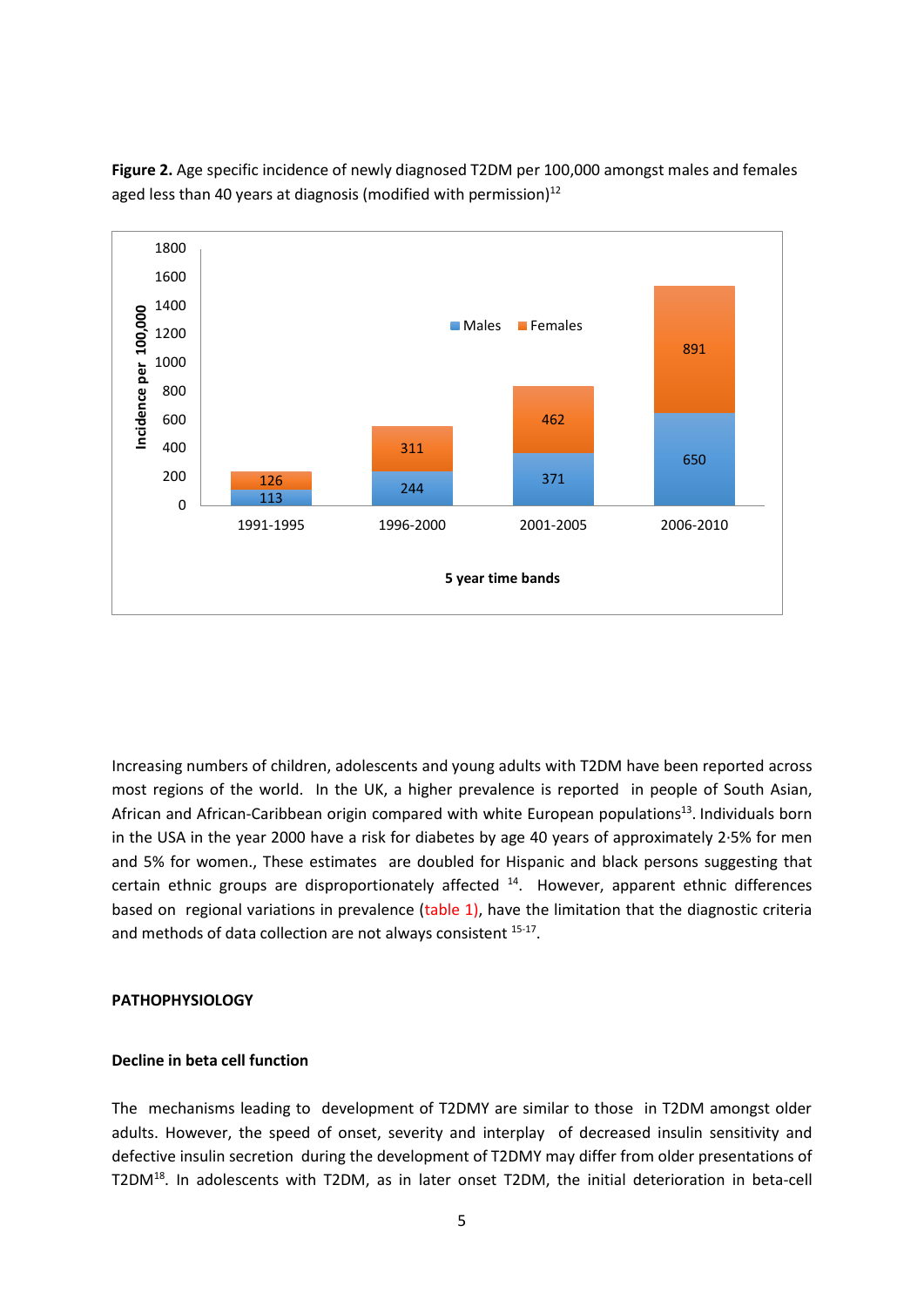function is characterised by loss of first phase nutrient-stimulated insulin secretion<sup>6</sup>. However, the second phase of nutrient-induced insulin secretion may be compromised earlier in the pathogenic process in younger individuals with T2DM<sup>18,19-</sup>. A case-control study of African-American and white Europids found that obese adolescents with T2DM for about 1.5 years have about a 75% decrease of first phase and a 50% decrease of second phase insulin secretion compared with obese non diabetic peers<sup>20</sup>. Such a decrease in second phase insulin secretion would take more than a decade to emerge in most T2DM patients presenting in middle or later life<sup>21-22</sup>. Emerging evidence suggests that loss of beta cell function is accelerated in T2DMY. A 20-35 % decline in beta cell function annually in 10-19 year olds has been reported compared to the ~7% loss in older individuals with T2DM<sup>23</sup>. These findings are consistent with data from a small but detailed clamp study in this age group<sup>24</sup>. Separate observational studies in adolescents of different ethnic groups have similarly confirmed the early deterioration of beta-cell function with T2DMY: this was closely associated with the severity of insulin resistance (IR) in African-American adolescents but less so in white Europids and South Asians 25,26 . Thus, accelerated decline of beta cell function appears to make an important contribution to the development of T2DM in early life. The reasons for this rapid failure of both phases of nutrient-stimulated insulin secretion are unclear but suggest that T2DMY may have more aggressive course with faster loss of beta cell function than T2DM presenting later in life.

### **Obesity induced mechanisms**

The prevalence of obesity among children, adolescents and young adults with T2DM is much greater than in older adults (eg. >80% versus 56% in a recent study<sup>26</sup>) and analyses of large databases have confirmed a strong inverse association between BMI and age at diagnosis of T2DM<sup>27</sup>. When T2DM presents in later life the severity of IR is often greater amongst those with a history of protracted and severe obesity, particularly with excess visceral adiposity<sup>28</sup>. In contrast, a relationship between the degree of obesity and the extent of IR has not been a consistent finding in studies of adolescents with T2DM, and there are insufficient data to determine the involvement of visceral adiposity in this age group<sup>19</sup>. However, IR is directly related to an increased percentage of fat in muscle and liver in all age groups<sup>6</sup>, and younger people with T2DM can have much higher (up to 3 times) amounts of liver fat compared with BMI-matched non-diabetic controls and compared with presentations of T2DM in middle and later life $24$ ,

Compared with non-obese adolescents, obese adolescents are reported to have chronically increased circulating free fatty acids (FFA) which decrease insulin sensitivity and may contribute to increased reactive oxygen species and impair insulin secretion<sup>29</sup>. Chronic low-grade inflammation contributes to development of insulin resistance in T2DM, typically involving excess production of adipokines (tumour necrosis factor-*α* (TNF*α*), interleukin -1beta and high sensitivity C-reactive protein)<sup>29,30</sup>. Increased circulating concentrations of these pro-inflammatory markers are reported in adolescents with T2DM<sup>30</sup> .While obesity is clearly a prominent risk factor for T2DMY, studies focussed on IR, lipid metabolism and inflammation corroborate evidence in the previous section suggesting that the development of 'diabetic' hyperglycaemia in this age group appears to be more strongly dependent on beta-cell failure than T2DM in later life.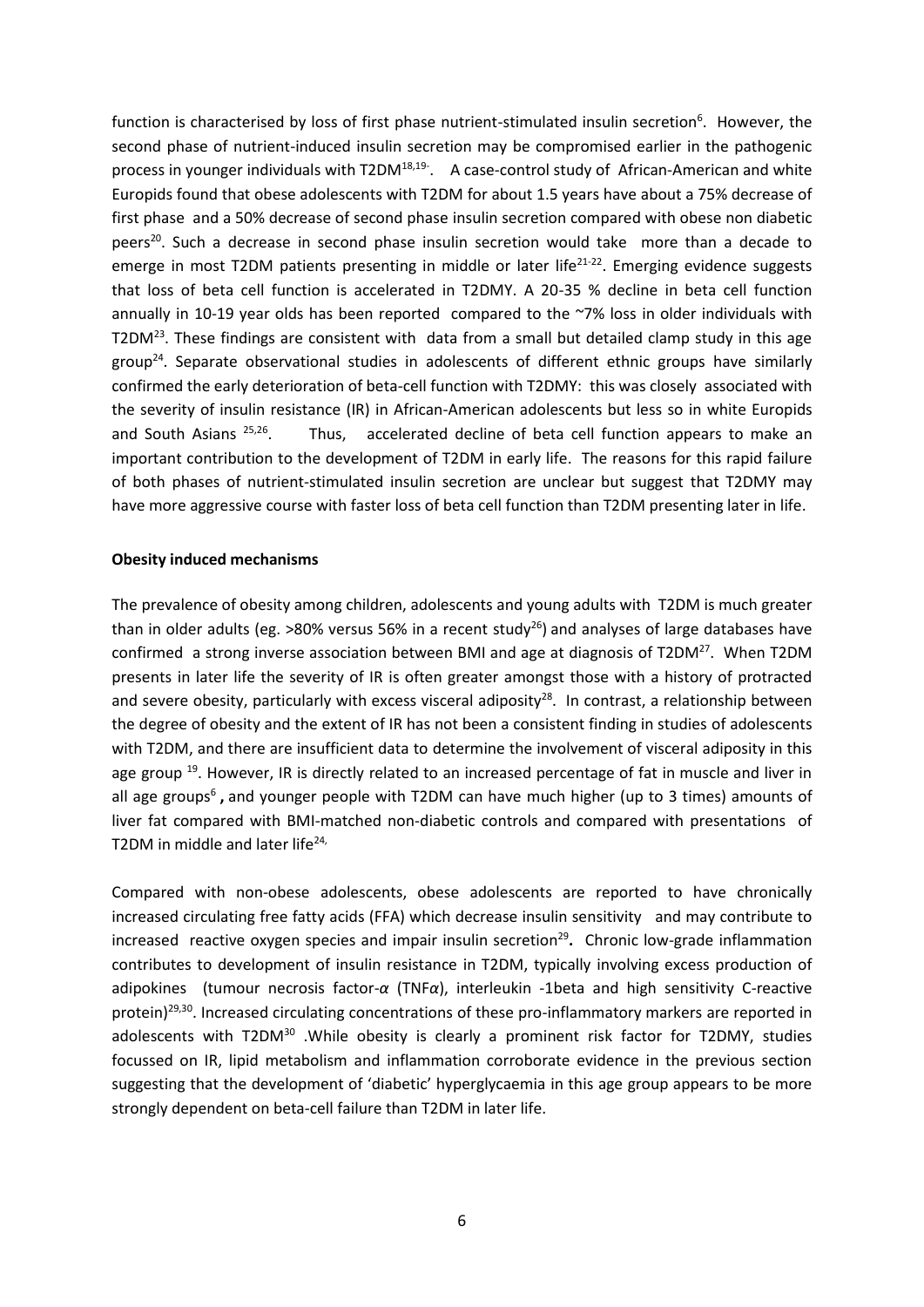### **KEY DRIVERS FOR T2DMY**

### **Early life determinants**

Changes in the intrauterine environment influence development of obesity and type 2 diabetes in adolescents and young adults more strongly than in later life. Maternal undernutrition and overnutrition are associated with a greater increased risk of obesity and type 2 diabetes in adolescence and early adulthood than in later life<sup>,31,32</sup>. This may depend in part on the extent and timing of 'catch-up' growth in underweight offspring and the extent of excess adiposity in those with overnutrition sustained beyond the first year of life<sup>33</sup>. Thus, in a large prospective study, rapid weight gain during the first 4 months of life was associated with an increased risk of overweight at age 7 years<sup>34</sup>, while post-partum under nutrition increased the risk of obesity and type 2 diabetes in young adults<sup>35</sup>. Also, T2DM before age 20 years emerges 1-2 years earlier in offspring exposed to hyperglycaemia in utero<sup>31</sup>. These observations have been attributed in part to epigenetic influences of the intra-uterine and early post-natal environment on metabolic programming, but the molecular mechanisms remain speculative<sup>36</sup>.

### **Diet and obesity**

The global pandemic of overweight and obesity now affects 36.9% of men,38% of women, 23.8% of boys and 22.6% of girls<sup>37</sup>. Although the causes of obesity in children and adolescents are complex, obesity is clearly a driver for the upsurge in T2DMY and changes in lifestyle account for much of the increased prevalence of obesity and T2DM in pre- and early- adult life <sup>38</sup>. Increasing consumption of calorie dense foods, and sugar-rich drinks and decreased physical activity are the main contributors amongst youth<sup>39</sup>. Regular consumption of sweetened beverages increases energy consumption by about 10%, while increased portion sizes, access to fast foods and targeted advertising of snacks increase adiposity in children, adolescents and young adults<sup>40,41</sup>. The widespread use of corn derived fructose syrup as a sweetening agent in 'fizzy' drinks has a substantial impact on development of adiposity, IR, hyperglycaemia and other cardio-metabolic risk factors in the young  $42,43$ . Indeed, the SEARCH study showed few differences in macronutrient or fibre intake between youths with T1DM versus T2DM, but those with T2DM consumed twice the amount of sweetened beverages <sup>44</sup> *.* 

### **Physical activity**

Physical inactivity is associated with increased risk of obesity. However, owing to methodological deficiencies and lack of reliable baseline data, it is difficult to quantify the secular changes in leisure time activity in adolescents and younger adults<sup>45</sup> .Nevertheless, better transportation, television viewing and video games all contribute to sedentary behaviours <sup>45</sup>. Physical activity declines further in adolescents compared with younger children and only a small proportion meet recommended levels, eg recent surveys in Europe and North America indicate that about 80% of 13-15 year-olds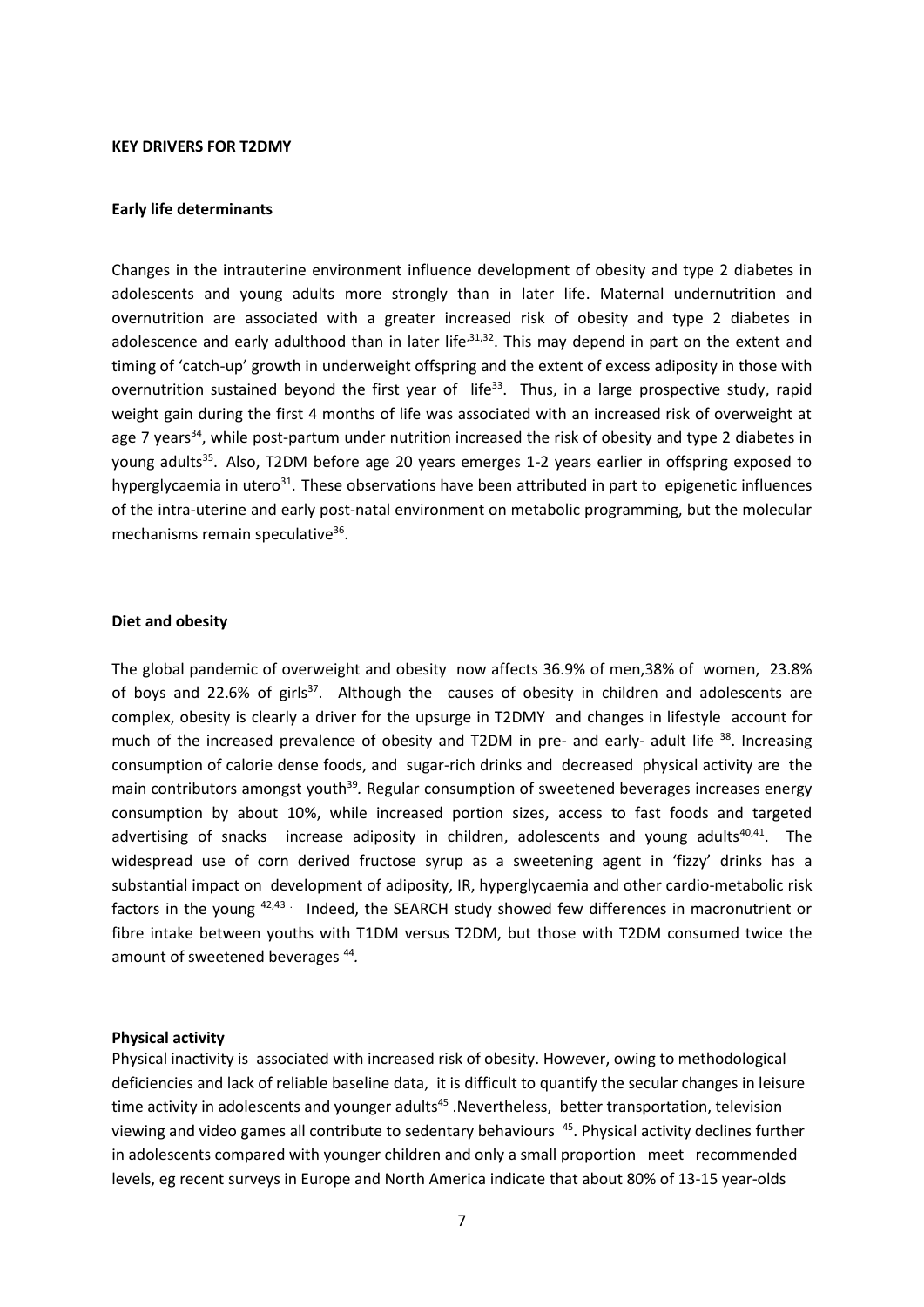undertake moderate or vigorous exercise for less than 60 minutes per day, with girls being less active than boys <sup>46-49</sup>. Physical inactivity amongst youth is associated with increased risk of metabolic syndrome, insulin resistance and type 2 diabetes.  $50-51$ .

In the Bogulusa Heart Study of young adults aged 20-38 years, an inverse relationship was observed between leisure time physical activity and risk factors for insulin resistance<sup>50</sup>. Similarly, in the CARDIA study of 18 to 30 year olds, there was a strong association between physical inactivity and risk of type 2 diabetes, hypertension and metabolic syndrome <sup>51</sup>. Although aerobic exercise can delay or prevent the development of type 2 diabetes in older adults, the expected metabolic benefits derived from aerobic activity are comparatively less in those with T2DMY<sup>52</sup>. Thus, while lack of physical activity makes an important contribution to the pathogenesis of T2DMY the potential for increased physical activity as a treatment strategy needs further elucidation.

#### **Socio-economic factors**

Socio-economic deprivation within affluent societies is a risk factor for obesity and type 2 diabetes especially amongst inner city populations. For young individuals at least, this is attributable more to lifestyle choices for energy dense 'convenience' foods and sedentary habits than an absolute lack of availability or affordability of healthier options, often reflecting educational factors and local practices <sup>54,56</sup>. The impact of deprivation is magnified by the predisposition to T2DM across certain ethnic migrant communities<sup>57</sup>. However, it is difficult to dissect the contributions of genetic determinants, environmental influences and cultural constraints, especially for pre-adult and early adult development of T2DM <sup>54-56</sup>

Socio-economic interventions can relieve absolute deprivation but do not necessarily alter individual lifestyle choices. Thus, re-housing or changing facilities within neighbourhoods can bring about modest reductions in the incidence of obesity and T2DM, but the complex interactions of multiple diabetogenic factors continue to mask appreciation of the contribution of individual determinants of risk<sup>58-59</sup>. Indeed, obesity is also common amongst members of affluent societies who are not deprived, and this cannot be accounted for by ethnicity or culture, thereby implicating individual lifestyle and behavioural choices as risk factors having a greater influence on the pathogenesis of  $T2DMY^{60-61}$ .

### **Other risk factors**

#### *Family history*

There is an inverse association between the strength of a family history of T2DM and age of onset of T2DM<sup>62</sup>. In a study of 5193 subjects from different ethnic backgrounds, including Anglo-Celtic, Indian, Australian Aboriginal and Pacific Islander, age of onset of diabetes reduced by 1·7 years for every 10% increase in family members affected by diabetes<sup>62</sup>. Similar associations occur in Korean<sup>9</sup>, Chinese<sup>63</sup> and Indian populations<sup>64</sup>. In white Europeans, T2DM patients diagnosed at <55 years had a stronger and different genetic predisposition than subjects diagnosed later <sup>65</sup>. In a large Scottish population-based cohort study , genetic risk of T2DM conferred by 61 gene variants was associated with a younger age at diagnosis and younger age at insulin treatment<sup>66</sup>. Although parental diabetes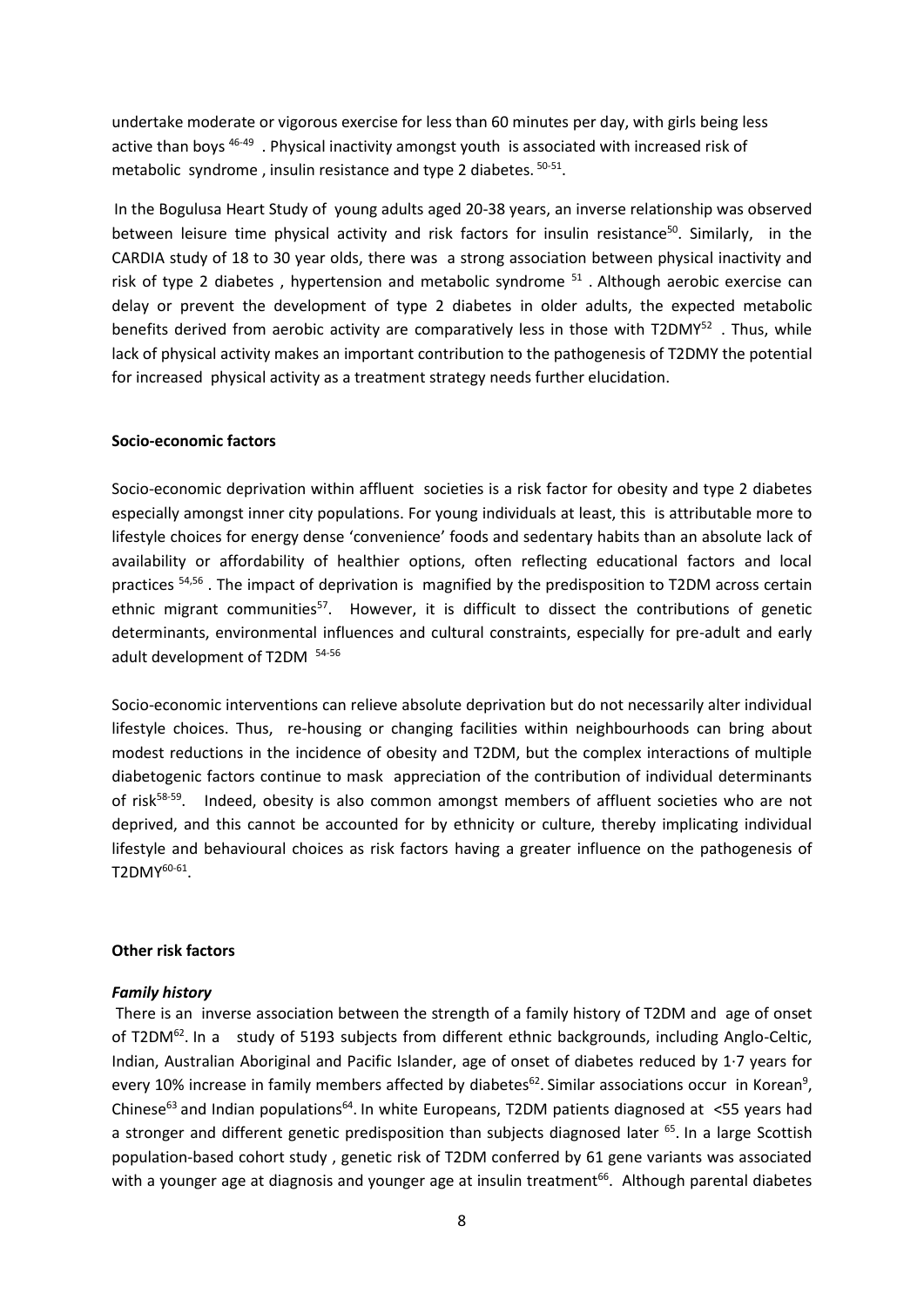strongly influences early-onset T2DM, it is difficult to disentangle genetic and socially-acquired factors. For example, increased risk of T2DMY amongst Afro-Caribbean and South Asian communities is strongly influenced by cultural factors, especially amongst women, but attempts to analyse this through studies of migrant individuals have noted the tendency of migrants to adopt a mix of cultures that still precludes dissection of specific risk factors $67-69$ .

Studies in Mexican and Asian populations have identified several mutations associated with T2DMY<sup>70-73</sup>. The high prevalence of parental T2DM in subjects diagnosed with T2DMY could reflect a stronger genetic predisposition, even when monogenic diabetes is excluded. This suggests that efforts to define T2DM genes by linkage may be more powerful if focused on young adults with diabetes, raising the question whether T2DM in older populations has a relatively smaller genetic and a stronger environmental influence<sup>65</sup>.

### *Gender and Polycystic ovarian syndrome (PCOS)*

T2DMY is more common amongst females across all ethnicities. Incidence rate amongst females was nearly twice that of males in the SEARCH study<sup>6</sup>. Female gender is associated with early-onset diabetes (<30 years) in Bangladesh<sup>74</sup> and Jamaica<sup>75</sup>, attributed to the increase in overweight and obesity. Gestational diabetes is a risk factor for T2DM and can trigger onset of T2DM in youth<sup>76</sup>. The risk of T2DM is significantly elevated in young women diagnosed with PCOS, and is possibly related to insulin resistance<sup>77,78</sup>. The Australian Longitudinal Study on Women's Health found that in women aged 28-33 years and of similar BMI, the prevalence of T2DM was 5·1% in women with and 0.3% in women without PCOS <sup>76</sup>. Studies in the USA and Asia of women aged 20-35 years, report a three-fold increased rate of T2DM in those with PCOS compared with the general population<sup>77</sup>.

### *Non-alcoholic fatty liver disease (NAFLD)*

Non-Alcoholic Fatty Liver Disease (NAFLD) appears to be a stronger risk factor for T2DMY than presentations of T2DM in middle and later life .NAFLD is often doubled in adolescents and young adults with T2DM, alongside insulin resistance and hyperinsulinaemia<sup>79-80</sup>. An Indian study noted a 54.7% prevalence of NAFLD in patients with T2DM aged 25-40 years, with liver enzymes being higher than patients aged >40 years $81$ . In a cross-sectional study across 12 centres in the USA, biopsyconfirmed NAFLD was 43% higher in children (<18 years of age) with T2DM and 34% higher in children with pre-diabetes than non-hyperglycaemic peers<sup>82</sup>. The extent to which excess ectopic fat and particularly NAFLD are driving insulin resistance in T2DMY remains unclear, but alcohol does not appear to be a significant cause of fatty liver in this age group.

## **CLINICAL CHARACTERISTICS**

The clinical characteristics of T2DMY show substantial overlap with type 1 diabetes mellitus (T1DM) and T2DM from which it needs to be differentiated. The early loss of insulin secretory capacity in pre-adult and early adult presentations of T2DM is similar to the demise of beta-cell function in T1DM, while the high degree of obesity seen in T2DMY is an exaggeration of that seen with later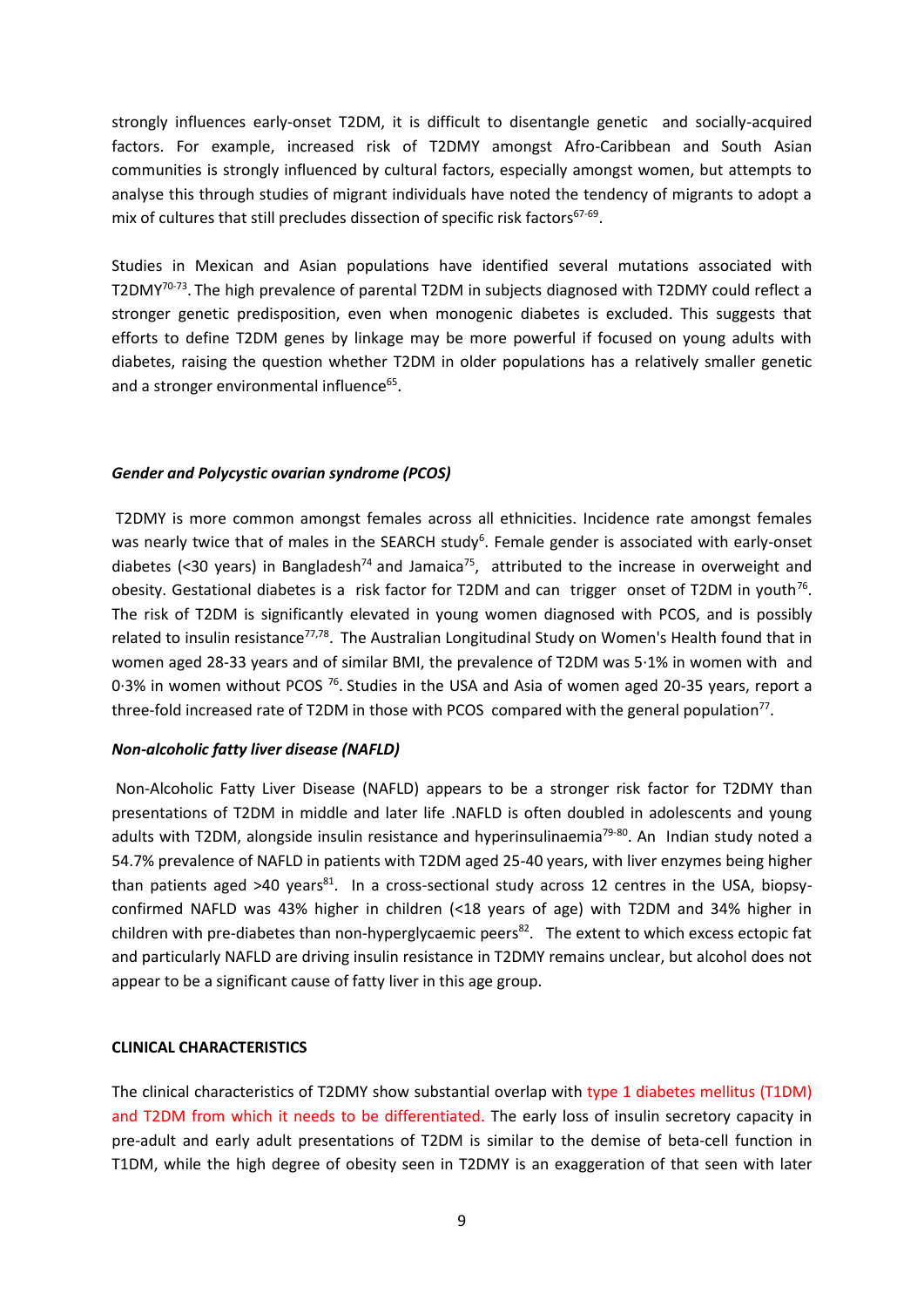adult-onset T2DM. Adolescents who develop T2DM also typically show similar clinical features of insulin resistance, dyslipidaemia, hypertension and PCOS to later presentations of T2DM, but the long-term consequences of early-onset complications are only now becoming apparent<sup>83-84</sup>.

Despite the shared clinical characteristics, T2DMY can be differentiated from T1DM and T2DM based on certain phenotypic characteristics (Table 1). Compared to T1DM,individuals with T2DMY do not have evidence of autoimmunity and typical symptoms of diabetes may be absent in a third of all patients <sup>85</sup>. They have a higher prevalence of hypertension and a greater adverse cardiovascular risk profile than with T1DM and are more likely to be on statins and anti-hypertensives $86,87,89$ . There is also a higher prevalence of microvascular complications at a shorter disease duration compared to  $T1DM^{88}$ .

Compared to late onset T2DM, a significant proportion (around 65%) of individuals with T2DMY are diagnosed based on self reported symptoms than through regular health checks <sup>85</sup> and have a higher prevalence of a diabetes family history, diastolic hypertension and worse glycaemic control<sup>26,27</sup>. Furthermore, T2DMY is associated with a shorter time to start insulin than T2DM in older adults<sup>89,90</sup>.

|                            | T1DM                                                                                          | T2DMY                                                                                                                             | T <sub>2</sub> DM                                                                                                                |
|----------------------------|-----------------------------------------------------------------------------------------------|-----------------------------------------------------------------------------------------------------------------------------------|----------------------------------------------------------------------------------------------------------------------------------|
| Gender                     | No difference                                                                                 | Female preponderance                                                                                                              | Slight male preponderance                                                                                                        |
| <b>Ethnicity</b>           | Common in white Caucasians<br>although all ethnic groups<br>affected                          | All ethnic groups but Hispanics,<br>African - Americans, native<br>Americans and South Asians<br>disproportionately more affected | All ethnic groups but Hispanics,<br>African - Americans, native<br>Americans and South Asians<br>more affected                   |
| <b>Clinical features</b>   | Often underweight, sometimes<br>mildly obese<br>Features of insulin resistance less<br>likely | Usually overweight, obese or<br>severely obese<br>Metabolic Syndrome<br>Insulin resistance, dyslipidaemia,<br>hypertension, PCOS  | Usually overweight, obese or<br>severely obese<br>Metabolic Syndrome<br>Insulin resistance, dyslipidaemia,<br>hypertension, PCOS |
| Autoimmunity               | Present                                                                                       | Absent                                                                                                                            | Absent or rare                                                                                                                   |
| Presentation               | Often acute onset/ketoacidosis                                                                | Slow/asymptomatic/rarely<br>ketoacidosis                                                                                          | Slow/asymptomatic                                                                                                                |
| <b>Family history</b>      | Commonly no family association                                                                | Very strong                                                                                                                       | Strong                                                                                                                           |
| <b>Diabetes Management</b> | Insulin                                                                                       | Rapid progression to insulin<br>>50% between 2-5 years since<br>diagnosis                                                         | Gradual progression to Insulin<br>Usually >5 years since diagnosis                                                               |

## **Table 1: Differences between T1DM, T2DMY and T2DM**

Individuals with T2DMY develop adverse metabolic and cardiovascular risk profiles more rapidly and much sooner after diagnosis than T2DM in middle and later life<sup>91</sup>. Whilst the features associated with these adverse risk profiles are not dissimilar a greater intensity and greater potential impact on complications is likely<sup>87</sup>. For example, a higher prevalence of obesity and metabolic syndrome (up to 70%) has been reported in individuals with T2DMY and sub-diabetic hyperglycaemia (IFG and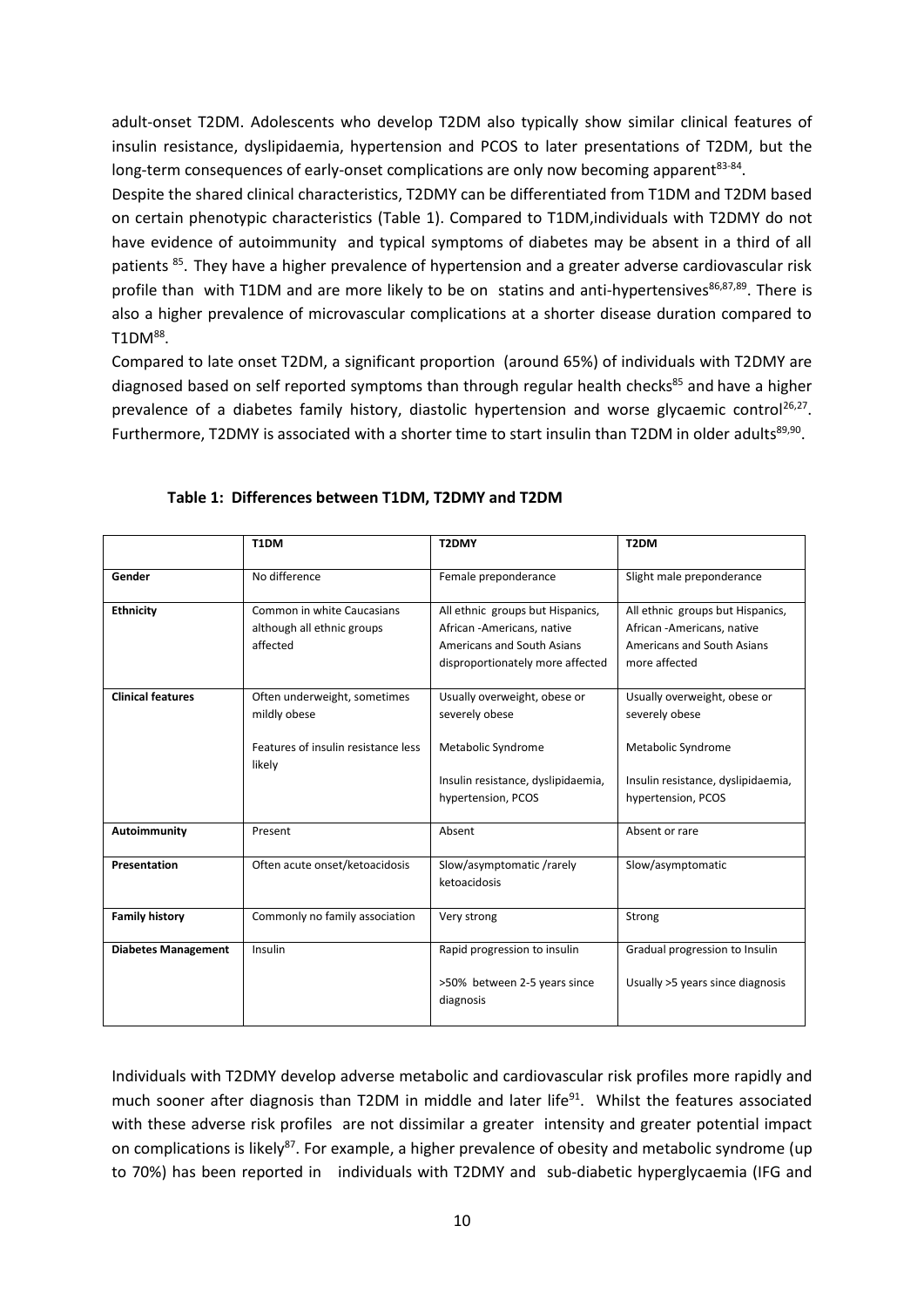IGT)<sup>,91,92</sup>. Early-onset of T2DM in adults has also been associated with a higher HbA1c in US<sup>9</sup>, Asian<sup>10</sup>and UK<sup>93</sup>populations. In a large proportion of young adult Sri Lankan patients with T2DM, aged 14-45 years (median age 38yrs), there were increased apolipoprotein B (54% >1.2  $g/L$ ) and triglycerides (33% >1.5 mmol/L), consistent with increased CV risk<sup>94</sup>. Similar results were reported in a UK population<sup>95</sup>. Moreover, apolipoprotein B levels remained significantly higher among earlyonset T2DM subjects compared to older adults with T2DM despite statin treatment supporting the elevated atherogenic risk in the former <sup>94,96</sup>.

#### **COMPLICATIONS**

Earlier onset of type 2 diabetes is associated with a greater lifetime risk of diabetes-related complications<sup>97</sup>. Several cross-sectional studies have suggested that the burden of diabetes complications is greater for T2DMY than T1DM and later onset T2DM. Overall life expectancy amongst those diagnosed with T2DM at 20-40 years is reduced by 14 years in men and 16 years in women<sup>,98</sup> compared to the non-diabetic population.

### **Microvascular complications**

Studies have reported a significantly higher prevalence of microvascular complications in T2DMY compared to T1DM and later onset T2DM<sup>102,103,106</sup>. The burden of microvascular complications and co-morbidites (diabetic kidney disease, retinopathy and peripheral neuropathy) was significantly greater amongst adolescents and youth with T2DM compared to those with T1DM in the SEARCH study<sup>106</sup>. In studies comparing patients with T1DM and T2DMY, rates of microalbuminuria were significantly greater in the latter and associated with a faster progression to macroalbuminuria<sup>107</sup>. T2DMY also had a four times greater risk of renal failure and relatively poor survival outcomes when compared with T1DM of a similar age and diabetes duration<sup>9,27,92,102</sup>. In a longitudinal observational multi-ethnic cohort study of young people in the USA with T2DM diagnosed at <20 years of age, the prevalence of diabetic peripheral neuropathy was comparable to that reported in older adults with T2DM and three times higher when compared to young people with T1DM<sup>107</sup>. In a UK study, the prevalence of retinopathy at all stages amongst T2DMY patients (age of onset <40years) was comparable with T1DM patients despite a shorter duration of diabetes and similarly poor glycaemic control, but there was a higher prevalence when corrected for diabetes duration<sup>104</sup>. An increased frequency of retinopathy, advanced eye disease and photocoagulation was noted in a large retrospective study of early onset versus late onset T2DM subjects in Asia <sup>105</sup>. Another study found that 10 years after diagnosis prevalence of retinopathy amongst T2DMY patients was significantly higher than those with later onset T2DM, and identified hypertension and suboptimal glycaemic control as predominant contributing risk factors<sup>103</sup>.

### **Macrovascular Complications**

Compared to non-diabetic individuals of similar age, T2DMY subjects have a substantially greater risk of macrovascular disease<sup>89</sup>. In a large prospective study comparing earlier versus later onset of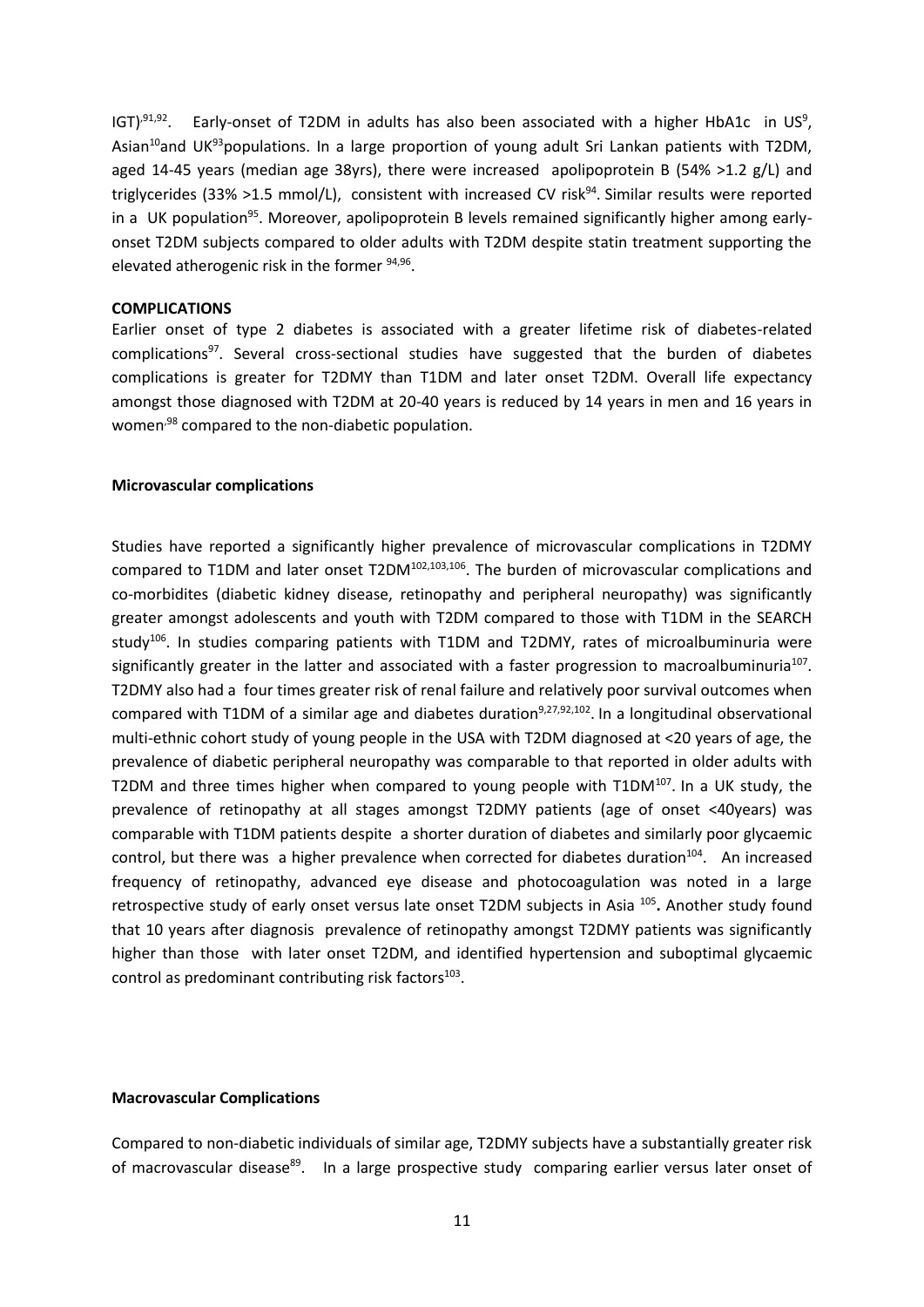T2DM in adults (mean age at diagnosis 37.6 years v 60 years), the risk of developing any macrovascular complication was twice as high in those with earlier onset<sup>108</sup>. Further, T2DMY patients had a 14-fold higher risk of developing an MI than non-diabetic control subjects, whereas the risk of an MI would be much less (typically 2-4 fold higher) in T2DM presenting in middle and later life <sup>108</sup>. In Hong Kong, where 20% of recently diagnosed T2DM occurs in those aged < 40 years, a 7 year prospective study reported that when adjusted for age patients with T2DMY had 30-50% excess risk of CV and renal disease compared with late-onset disease<sup>109</sup>. At diagnosis the T2DMY patients had a similar or worse metabolic risk profiles compared with late-onset disease, and the risks for CV and renal complications at any given age were greater in T2DMY, predominantly driven by longer disease duration<sup>109</sup>. During the sixth decade, T2DMY was associated with approximately double the risk of CVD, CKD and all-cause mortality $^{109}$ .

Significant differences in surrogate markers of CV disease between T1DM, later onset T2DM and T2DMY are reported <sup>110-112</sup>. Compared with T1DM and young control subjects, T2DMY patients (aged 14-30 years) show a greater frequency of increased carotid intimal-medial thickness (IMT) <sup>110-</sup>  $112$ . In an audit of 354 young adult patients with T2DM aged 15 to 30 years  $\cdot$ marked increase of macrovascular disease in T2DMY compared to T1DM, including ischaemic heart disease and stroke was reported in an Australian hospital diabetes database<sup>112</sup>. While it is difficult to draw definitive conclusions from these observational studies, they suggest that T2DMY is associated with a much more frequent occurrence of adverse macrovascular and microvascular outcomes and a more rapidly progressing severity of complications than TIDM or later-onset T2DM.

## **Other complications**

Complications such as impaired hearing and reduced fertility are frequent in T2DMY and these can substantially reduce quality of life <sup>113-115</sup>. Risk of premature decline in cognitive function has been detected in T2DM presenting in middle and later life, and preliminary evidence suggests this could be even earlier in T2DMY and have an important impact on healthcare and social welfare<sup>116,117</sup>

## **TREATMENT**

There is little evidence to inform optimal strategies for the management of T2DMY and its rapidly developed complications: decisions are currently extrapolated from the evidence-based protocols that guide treatment of T2DM presenting in older adults. The American Academy of Paediatrics<sup>2</sup> and the ADA guidelines<sup>127</sup> agree that the ideal goal of treatment in youth with T2DM is normalisation of glycaemic control to reduce the risk of acute and chronic complications. Lifestyle modifications are prioritised , while approved pharmaceutical agents can be considered in addition when lifestyle alone is inadequate. The AACE guidelines<sup>128</sup>support a general approach that balances age, life expectancy and comorbidities, but there is no specific guidance according to age groups.

## *Lifestyle changes*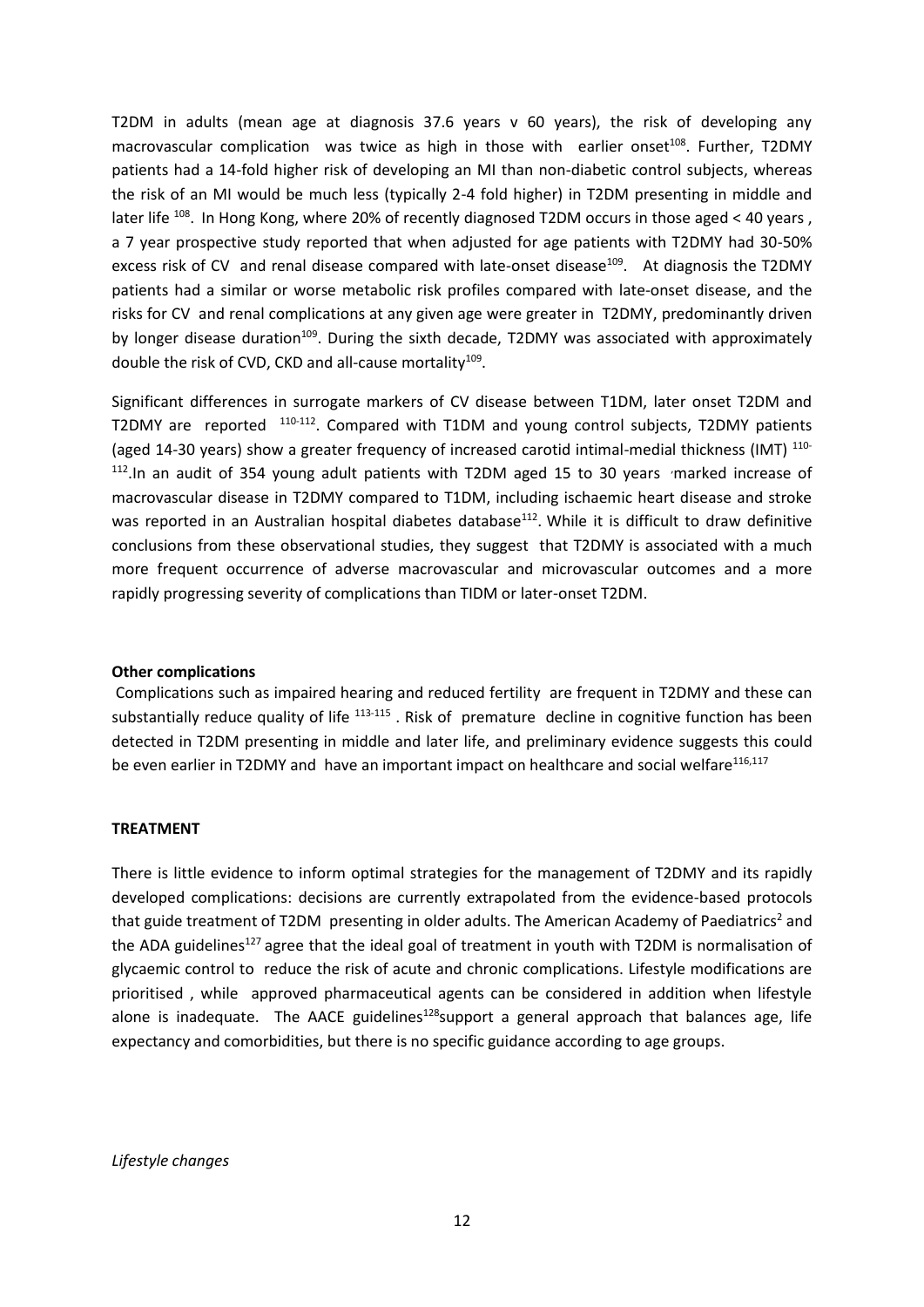Although lifestyle modification is the most commonly used intervention in adolescents with T2DM, <20% achieve or maintain adequate glycaemic control with lifestyle therapy alone<sup>129,133</sup>. Interventions involving diet alone to treat T2DMY have been limited. A retrospective study of 20 obese children and adolescents (mean age 14.5years) with T2DM reported improvements in weight (BMI fell from 43.5 to 39.3  $kg/m^2$  ), insulin sensitivity and HbA1c after introduction of a very low(<800Kcal/day) calorie diet over a 2 month period. These improvements were, however, not maintained following cessation of the diet $^{131}$ .

Aerobic activity, alone or in combination with diet, can reduce systolic blood pressure, lower total cholesterol, raise HDL-cholesterol and improve endothelial function in overweight T2DMY <sup>53</sup>. However, any potential benefits to the CV risk profile are lost within 3–6 months following cessation of exercise training, and do not confer protection against later CV events 53,133. Moreover, reviews of the limited number of studies to date have not identified significant or lasting benefits on glucose homeostasis of obese T2DMY patients undertaking additional aerobic exercise unless accompanied by dietary intervention  $53,132,133$ .

## *Pharmacological approaches*

There remains great uncertainty in those younger than 18 years where concerns or lack of information about safety preclude or deter the use of many novel therapies. This is compounded by difficulties recruiting younger people into clinical trials. Both metformin and glibenclamide can be used effectively, at least in the short-term, in children and adolescents with T2DM. Reduction in fasting plasma glucose (~1.2mmol/l) and HbA1c >1% has been reported with metformin monotherapy in children with T2DM aged 10 to 16 years<sup>135</sup>. Significant lowering of HbA1c was also shown in a study comparing metformin and glibenclamide as monotherapy and in combination: interestingly, the combination was no more effective than either of these agents used alone<sup>136</sup>.

Sustainability of glycaemic control with metformin +/- rosiglitazone was examined in the TODAY study - a randomised controlled trial of up to 6 years in a multiethnic cohort of 699 adolescents with T2DM diagnosed age 10-17 years <sup>137-138</sup>. Despite good treatment compliance, metformin as monotherapy or in combination with either rosiglitazone or lifestyle failed to sustain effective glycaemic control. At 1 year, treatment failure with metformin monotherapy was seen in 51.7%, compared to 46.6% in metformin plus lifestyle and 38.6% in the metformin plus rosiglitazone groups. High HbA1c and low insulin secretory capacity at baseline were independent predictors of risk for treatment failure (defined as HbA1c >8% for 6 months)  $^{137}$ . The study also highlighted ethnic differences in response to treatment with high failure rates amongst non-Hispanic blacks<sup>137</sup> (Table 2).

Rapid decline in beta-cell function may largely explain the faster loss of glycaemic control and the earlier requirement for insulin therapy in T2DMY than in T2DM (ref). Although some adolescents with T2DM can maintain glycaemic control for the first 2-3 years after diagnosis using lifestyle and metformin interventions<sup>90</sup>, insulin is often preferred as the initial therapy and about one third of those receiving basal insulin are able to subsequently stop insulin as glycaemic control improves <sup>90,94</sup>. About half of these patients require re-initiation of insulin within a few months because of poor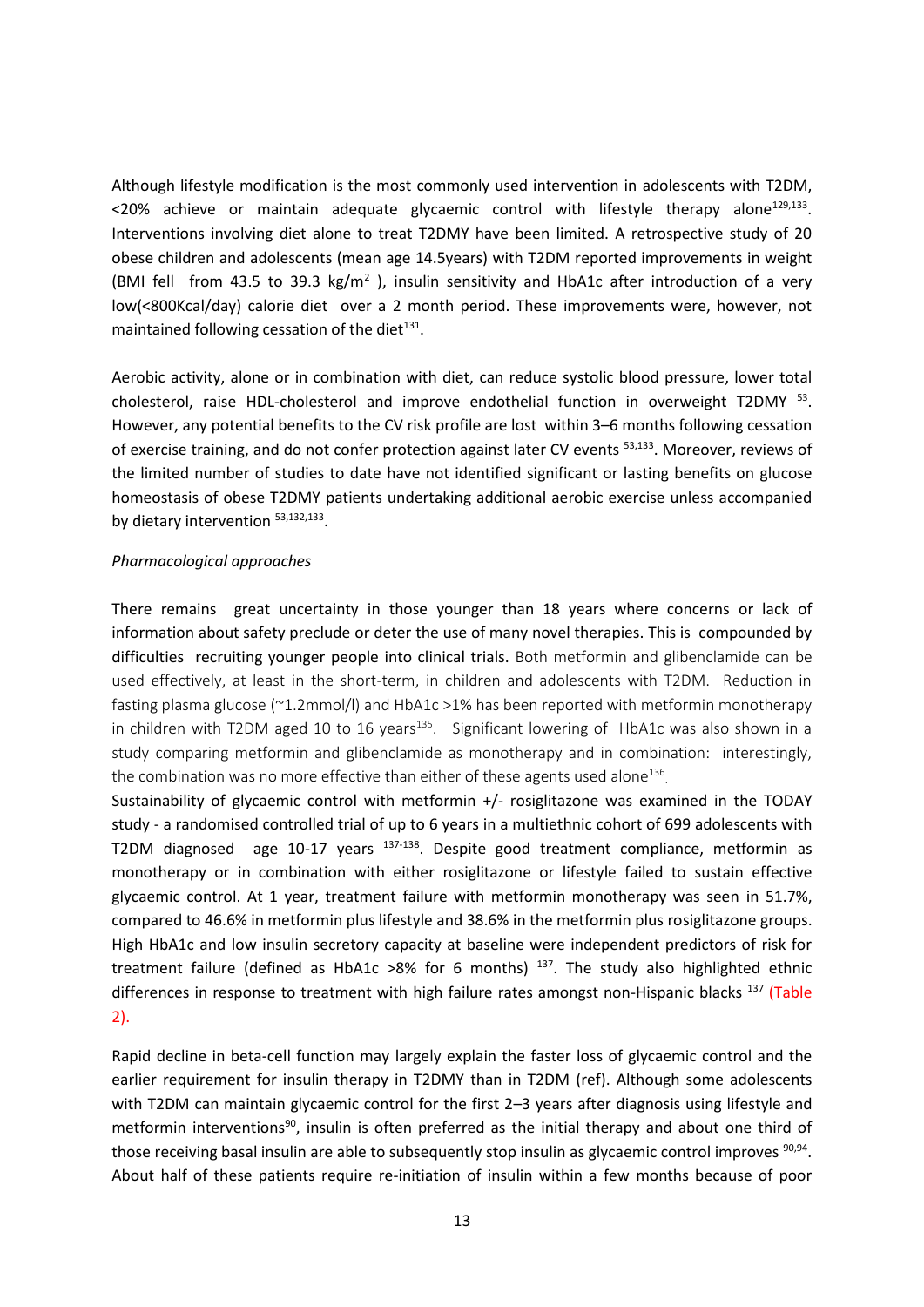control and some will require substantial insulin intensification<sup>94</sup>. Based on the limited evidence to date, the types of insulins selected and the monitoring methods seem to make little difference to the glycaemic control achieved or the complication status<sup>139</sup>. Current evidence has not established a reduction in adverse CV events with rigorous control of CV risk factors in adolescents with T2DM. Several studies have reported that typically less than a third of these patients achieve their glycaemic or lipid targets and are less likely to be prescribed lipid lowering treatments, reninangiotensin-system inhibitors or anti-platelet agents than T2DM patients presenting in later life 140-143 .

Although many clinical trials in T2DM include individuals from age 18 onwards there are usually few young adults recruited and little data specific to the effectiveness of treatments in the age range 18- 40. Treatment approaches in this age group are therefore based on evidence from older T2DM  $^{134}$ . Several oral and injectable glucose lowering therapies are approved for T2DM and offer a wide choice in selecting appropriate therapeutic combinations. Many of these agents such as the DPP4 inhibitors, GLP-1 agonists and SGLT2 inhibitors have beneficial effects on weight, insulin resistance and beta cell preservation. Whether they have a more favourable effect on the disease course in youth needs further investigation.

### *Bariatric Surgery*

This has emerged as a viable treatment option in individuals with T2DM <sup>144</sup> and there is now evidence that it is safe and effective in obese adolescents<sup>145-146</sup>. Data in youth with type 2 diabetes are limited but nevertheless encouraging with significant improvements in weight and glycaemic indicators as seen in older adults (ref).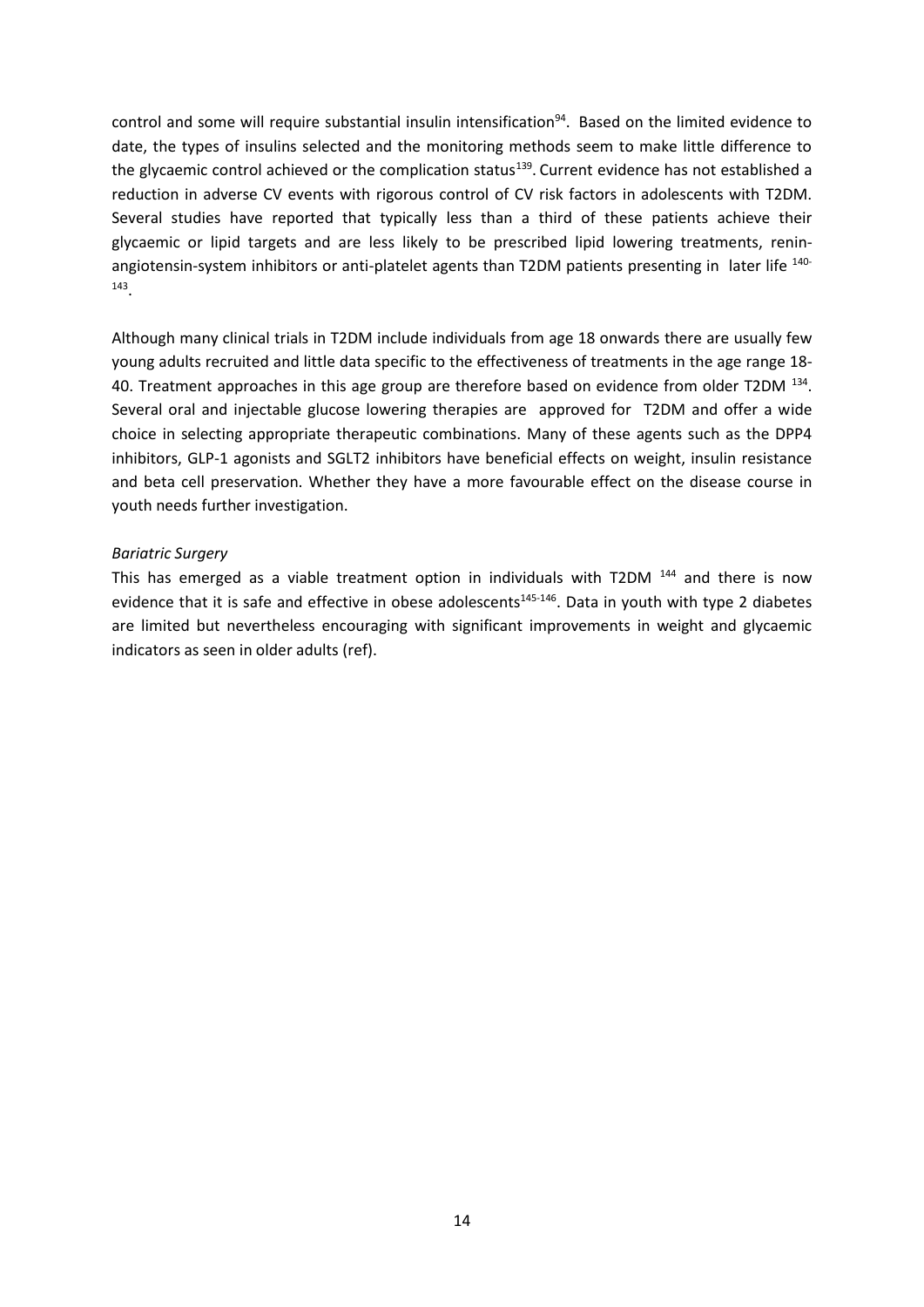| <b>STUDY</b>                                  | <b>STUDY</b><br><b>TYPE</b> | <b>NUMBER</b><br>of Subjects | <b>ETHNICITY</b>                                               | <b>AGE</b><br><b>RANGE</b>   | <b>DIABETES</b><br><b>DURATION</b> | <b>INTERVENTION</b><br>AND FOLLOW UP                                                            | <b>FOLLOW UP</b><br>(MONTHS) | <b>GLYCAEMIC OUTCOMES</b>                                                                                               |
|-----------------------------------------------|-----------------------------|------------------------------|----------------------------------------------------------------|------------------------------|------------------------------------|-------------------------------------------------------------------------------------------------|------------------------------|-------------------------------------------------------------------------------------------------------------------------|
|                                               |                             |                              |                                                                | (YEARS)                      | (YEARS)                            |                                                                                                 |                              |                                                                                                                         |
| Wittmeier et<br>al (2013) <sup>129</sup>      | Retrospe<br>ctive           | 80                           | 89% First Nations<br>5% Caucasian                              | $<18\,$                      | $\leq 1$                           | Lifestyle monotherapy                                                                           | 12                           | 54% achieved HbA1c < 7%                                                                                                 |
|                                               |                             |                              | 6% Other                                                       |                              |                                    |                                                                                                 |                              |                                                                                                                         |
| <b>TODAY Study</b><br>Group<br>$(2012)^{138}$ | <b>RCT</b>                  | 699                          | 52.8% Non-Hispanic<br>39.7% Hispanic<br>7.5% Other             | $10-17$                      | $\leq 1$                           | Group 1: Metformin alone<br>Group 2: Metformin+Lifestyle<br>Group 3:<br>Metformin+Rosiglitazone | 45                           | Metformin plus Rosiglitazone significantly<br>superior to Metformin alone.                                              |
| Yeung et al<br>$(2014)^{141}$                 | Cross<br>sectional          | 7481                         | South/South east<br>Asia                                       | $< 40\,$<br>(mean age<br>33) | 10                                 | Insulin treatment alone or in<br>combination with OHA                                           | n/a                          | Only 27% of subjects achieved a HbA1c <7%                                                                               |
| Jones et al<br>$(2002)^{135}$                 | <b>RCT</b>                  | 82                           | 37% White<br>30% Black<br>22% Hispanic<br>5% Asian<br>6% Other | $8 - 16$                     | n/a                                | Group 1: Metformin<br>Group 2: Placebo                                                          | 4                            | The mean HbA1c significantly lower in the<br>metformin group compared with the placebo<br>(7.5% vs. 8.6%, respectively) |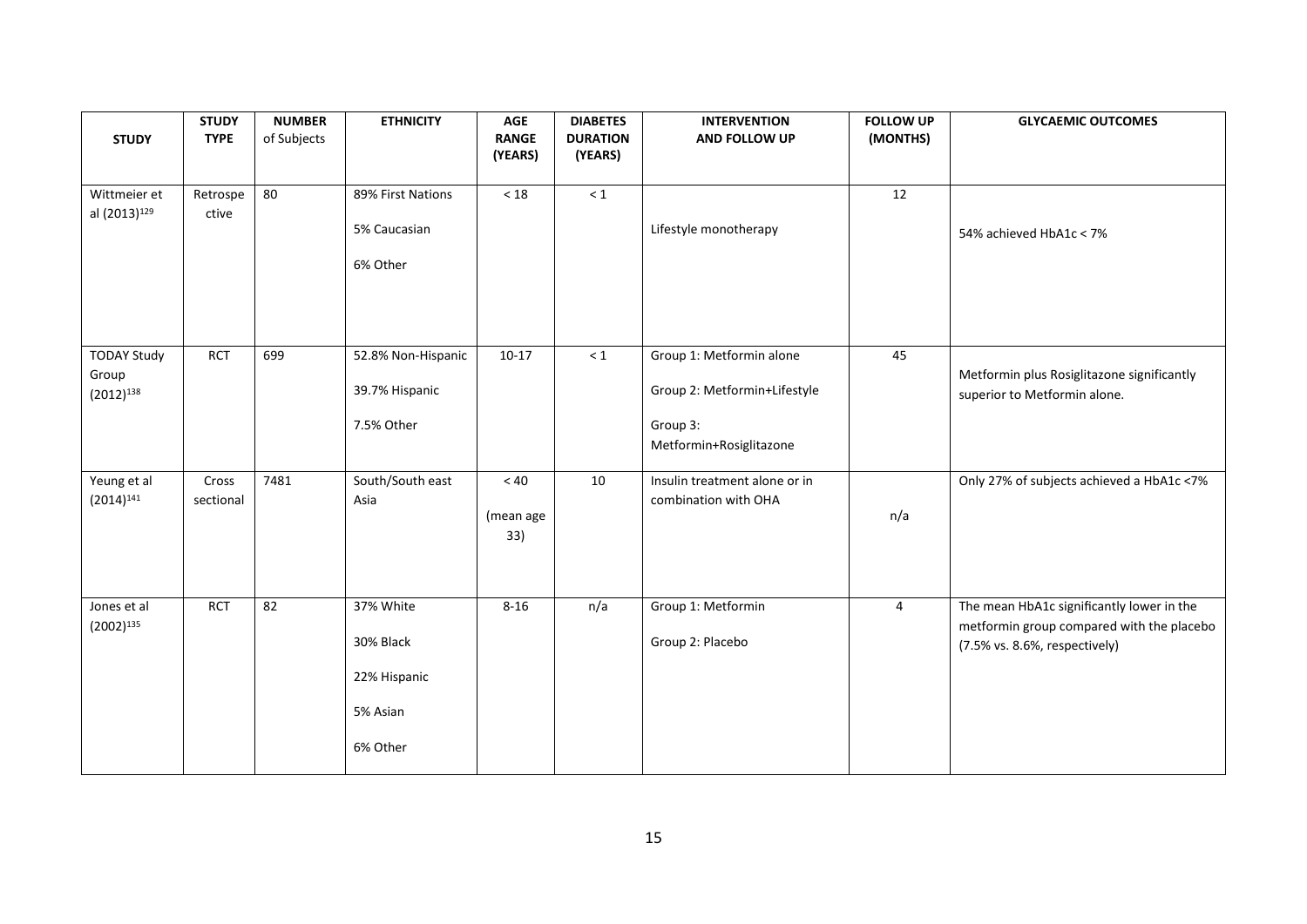**TABLE 2: Key studies showing the effectiveness of interventions to treat T2DMY.**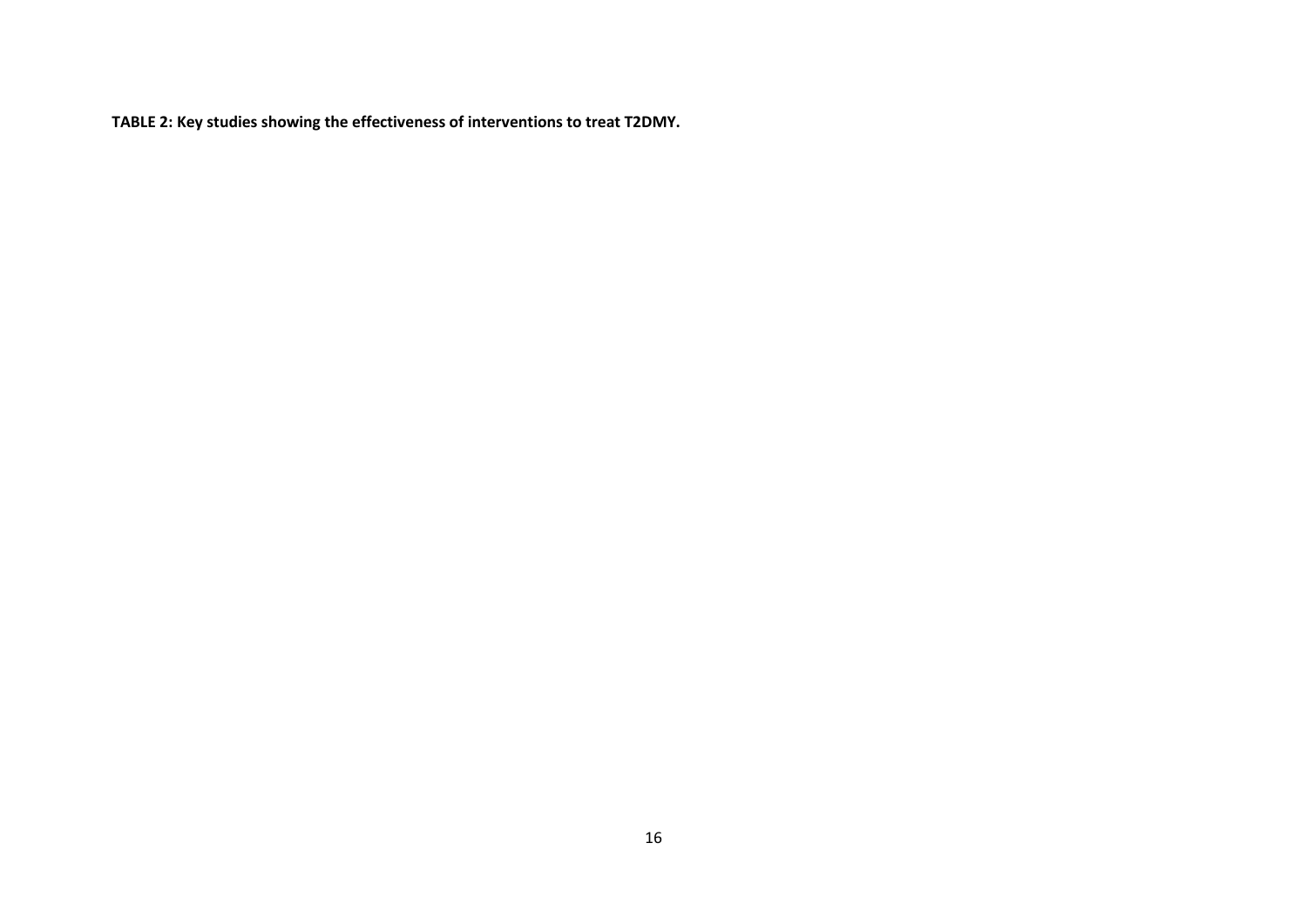### **Societal impact of T2DMY**

The frequency and severity of complications with T2DMY may limit capacity to work, and c the economic and sociological sequelae are likely to be greater than for later-onset T2DM<sup>147</sup>. Protracted depression requiring substantial on-going psychological support is common with T2DMY<sup>148</sup>, and reduced quality of life through visual impairment, frequency of healthcare appointments and lifestyle constraints are prominently cited by younger patients<sup>18</sup>., Pregnancy is not an uncommon occurrence in this age group and the presence of T2DMY can adversely affect maternal and foetal outcomes ( Add reference). Chronically disabling and life-threatening co-morbidities such as early onset end-stage renal disease, neuropathic pain and cardiovascular conditions present enormous challenges for patient wellbeing and large potential costs for healthcare provision. The continued escalation of obesity and T2DM in young adults also impinges on the lives of other family members, friends, work colleagues, communities and the prosperity of localities where prevalence is particularly high <sup>147,149</sup>. Early onset obesity and T2DM have also been identified as particular threats to the capacity of healthcare services across Europe and North America, including predictions that current funding systems will not be able to accommodate the growing demands for expensive longterm care incurred by the disease complications <sup>3,147,150,151</sup>. Effective strategies aimed at preventing T2DMY are therefore needed to tackle this problem and the paucity of evidence in this area needs to be addressed urgently (Panel 1).

### Summary and Future research direction

While it is tempting to extrapolate the natural history of T2DMY as just an earlier and more rapid form of later-onset T2DM, there are distinctive differences. The T2DMY phenotype has a stronger family history, greater obesity, early loss of both first and second phases of insulin secretion alongside often severe insulin resistance, early onset and rapid progression of micro- and macrovascular complications, and poor sustainability of responsiveness to oral glucose lowering therapies, frequently necessitating early introduction of insulin.

Despite the many recognised genetic and environmental components of T2DMY, further elucidation of individual risk factors and their interactions is required to dissect the pathogenic process more closely and to better inform strategies for prevention and treatment (Panel 2). The paucity of evidence on long-term treatments and outcomes for T2DMY necessitates ongoing conventional clinical investigations to test and refine the use of current interventions. Exploration of more effective ways to implement preventative lifestyle measures in the family setting and to improve health education in the school curriculum will be particularly valuable to enable younger individuals to appreciate the risks and make healthier lifestyle choices. The growing prevalence of T2DMY poses an extra devastating twist to the diabetes pandemic that requires strong public health messaging and investment from all stakeholders to mitigate a pending healthcare disaster.

Panel 2: Knowledge gaps and areas for further research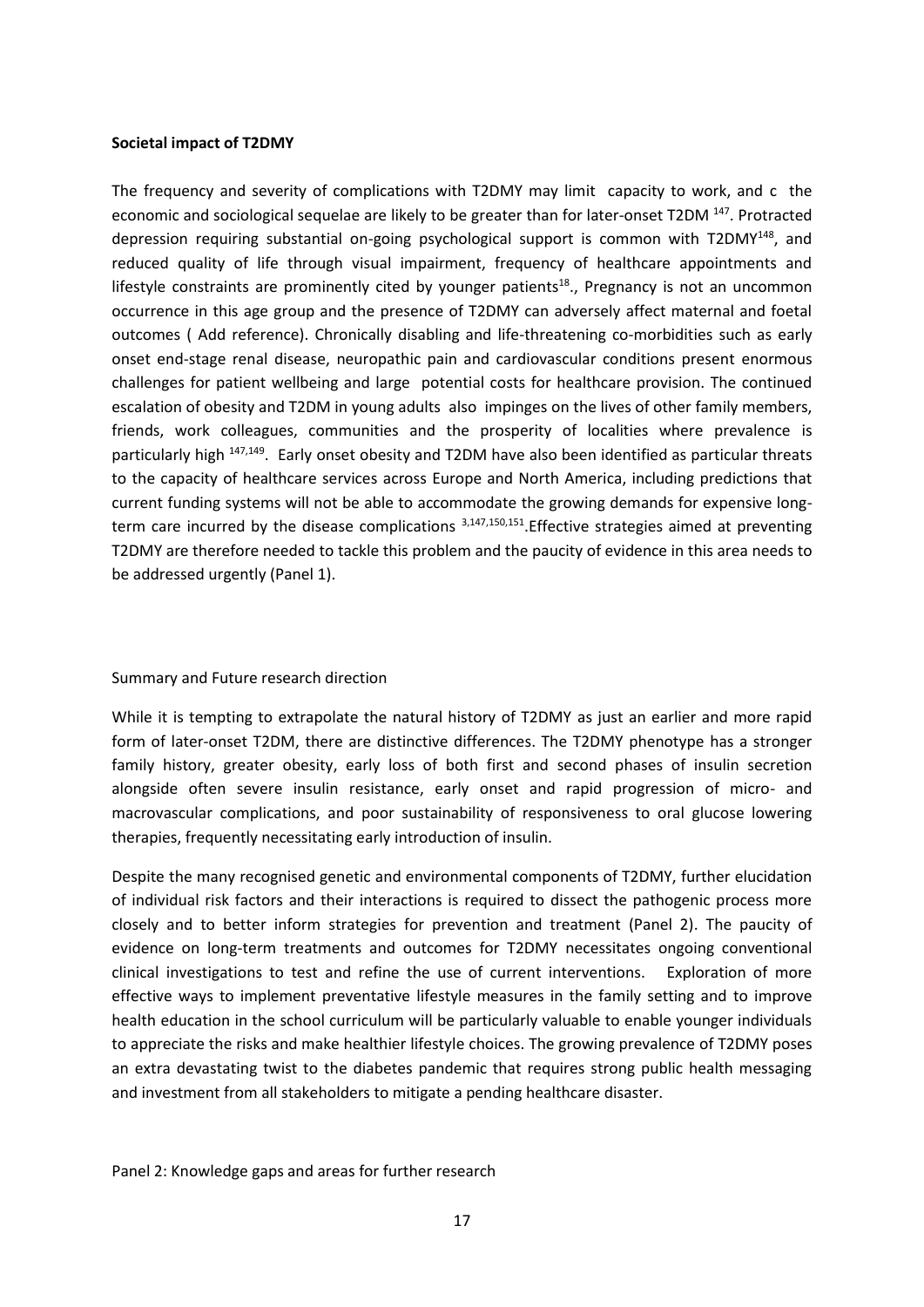Future Research

- Prospective cohort studies to define the natural disease course and heterogeneity of T2DMY
- Elucidation of individual risk factors and their role in the pathogenesis of T2DMY particularly in ethnic populations with high risk
- Randomised control trials to evaluate the effectiveness and safety of currently available therapies
- Research into implementation of preventative measures in family and educational settings

# References

- 1. International Diabetes Federation. IDF Diabetes Atlas. 7<sup>th</sup> Edition.
- 2. Copeland KC, Silverstein J, Moore KR, et al. Management of newly diagnosed type 2 Diabetes Mellitus (T2DM) in children and adolescents. *Pediatrics* 2013; 131(2): 364- 82.
- 3. American Diabetes A. Standards of Medical Care in Diabetes-2016 Abridged for Primary Care Providers. *Clin Diabetes* 2016; 34(1): 3-21.
- 4. Organization WH. Definition and diagnosis of diabetes mellitus and intermediate hyperglycaemia: Report of a WHO Consultation.
- 5. Dabelea D, Mayer-Davis EJ, Saydah S, et al. PRevalence of type 1 and type 2 diabetes among children and adolescents from 2001 to 2009. *Jama* 2014; 311(17): 1778-86
- 6. Mayer-Davis EJ, Lawrence JM, Dabelea D, Divers J, Isom S, Dolan L, Imperatore
- G, Linder B, Marcovina S, Pettitt DJ, Pihoker C, Saydah S, Wagenknecht L; SEARCH

for Diabetes in Youth Study.. Incidence Trends of Type 1 and Type 2 Diabetes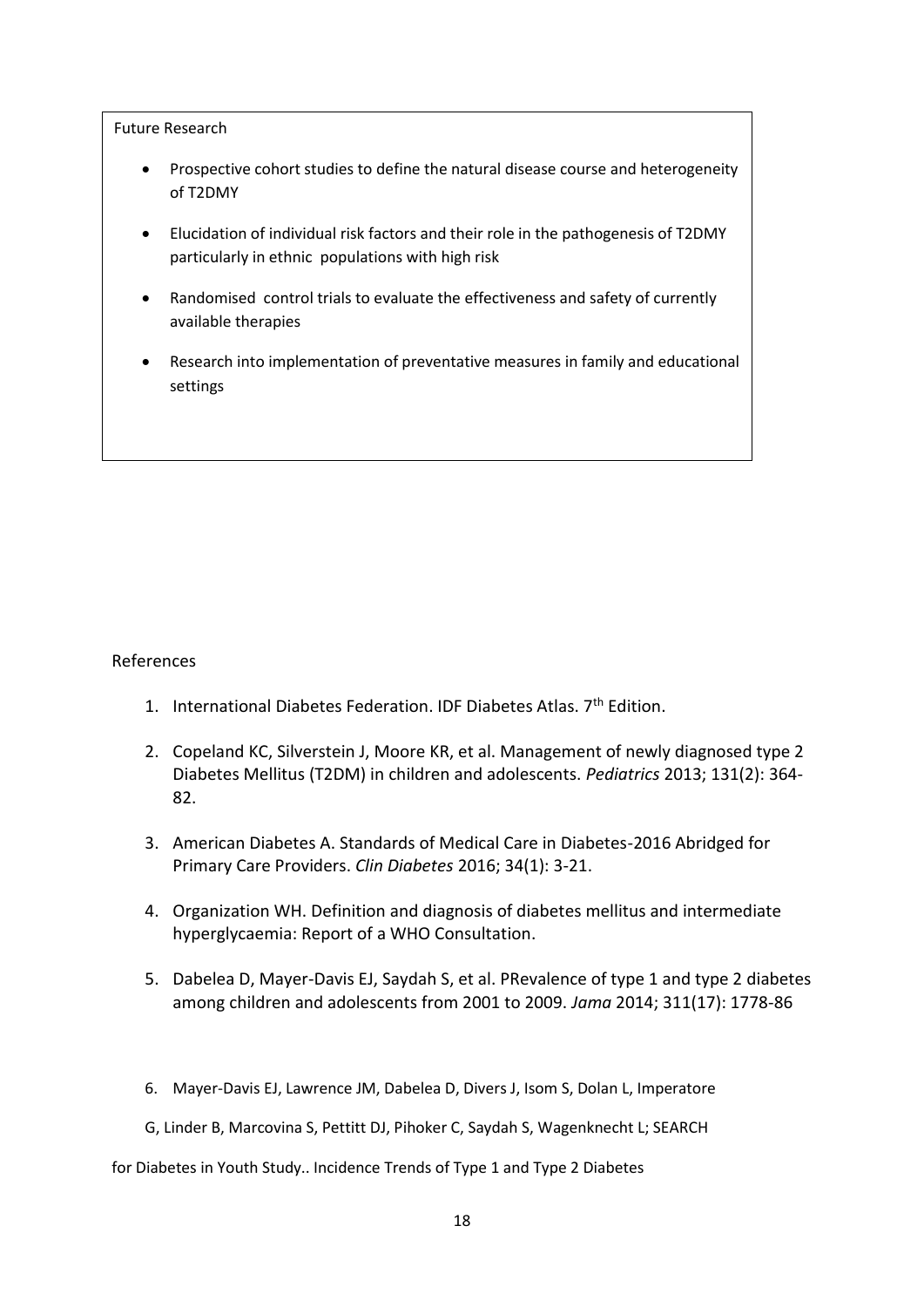among Youths, 2002-2012. N Engl J Med. 2017 Apr 13;376(15):1419-1429.

- 7. Pinhas-Hamiel O, Zeitler P. The global spread of type 2 diabetes mellitus in children and adolescents. *J Pediatr* 2005; 146(5): 693-700.
- 8. International Diabetes Federation. IDF Diabetes Atlas. 1<sup>st</sup> Edition.
- 9. International Diabetes Federation. IDF Diabetes Atlas. 2<sup>nd</sup> Edition.
- 10. International Diabetes Federation. IDF Diabetes Atlas. 3rd Edition.
- 11. International Diabetes Federation. IDF Diabetes Atlas. 6<sup>th</sup> Edition.
- 12. Holden SH, Barnett AH, Peters JR, et al. The incidence of type 2 diabetes in the United Kingdom from 1991 to 2010. *Diabetes Obes Metab* 2013; 15(9): 844-52.
- 13. D'Adamo E, Caprio S. Type 2 diabetes in youth: epidemiology and pathophysiology. *Diabetes Care* 2011; 34 Suppl 2: S161-5.
- 14. Haines L, Wan KC, Lynn R, Barrett TG, Shield JP. Rising incidence of type 2

diabetes in children in the U.K. Diabetes Care. 2007 May;30(5):1097-101.

- 15. Narayan KM, Boyle JP, Thompson TJ, Sorensen SW, Williamson DF. Lifetime risk for diabetes mellitus in the United States. *Jama* 2003; 290(14): 1884-90.
- 16. Kim KS, Oh HJ, Kim JW, et al. The clinical characteristics of the newly diagnosed early onset (< 40 years old) diabetes in outpatients' clinic. *Korean Diabetes J* 2010; 34(2): 119-25.
- 17. Chuang LM, Soegondo S, Soewondo P, et al. Comparisons of the outcomes on control, type of management and complications status in early onset and late onset type 2 diabetes in Asia. *Diabetes Res Clin Pract* 2006; 71(2): 146-55.
- 18. Jimenez-Corona A, Rojas R, Gomez-Perez FJ, Aguilar-Salinas CA. Early-onset type 2 diabetes in a Mexican survey: results from the National Health and Nutrition Survey 2006. *Salud Publica Mex* 2010; 52 Suppl 1: S27-35.
- 19. Alberti G, Zimmet P, Shaw J, et al. Type 2 diabetes in the young: the evolving epidemic: the international diabetes federation consensus workshop. *Diabetes Care* 2004; 27(7): 1798-811.
- 20. TODAY Study Group.Effects of metformin, metformin plus rosiglitazone, and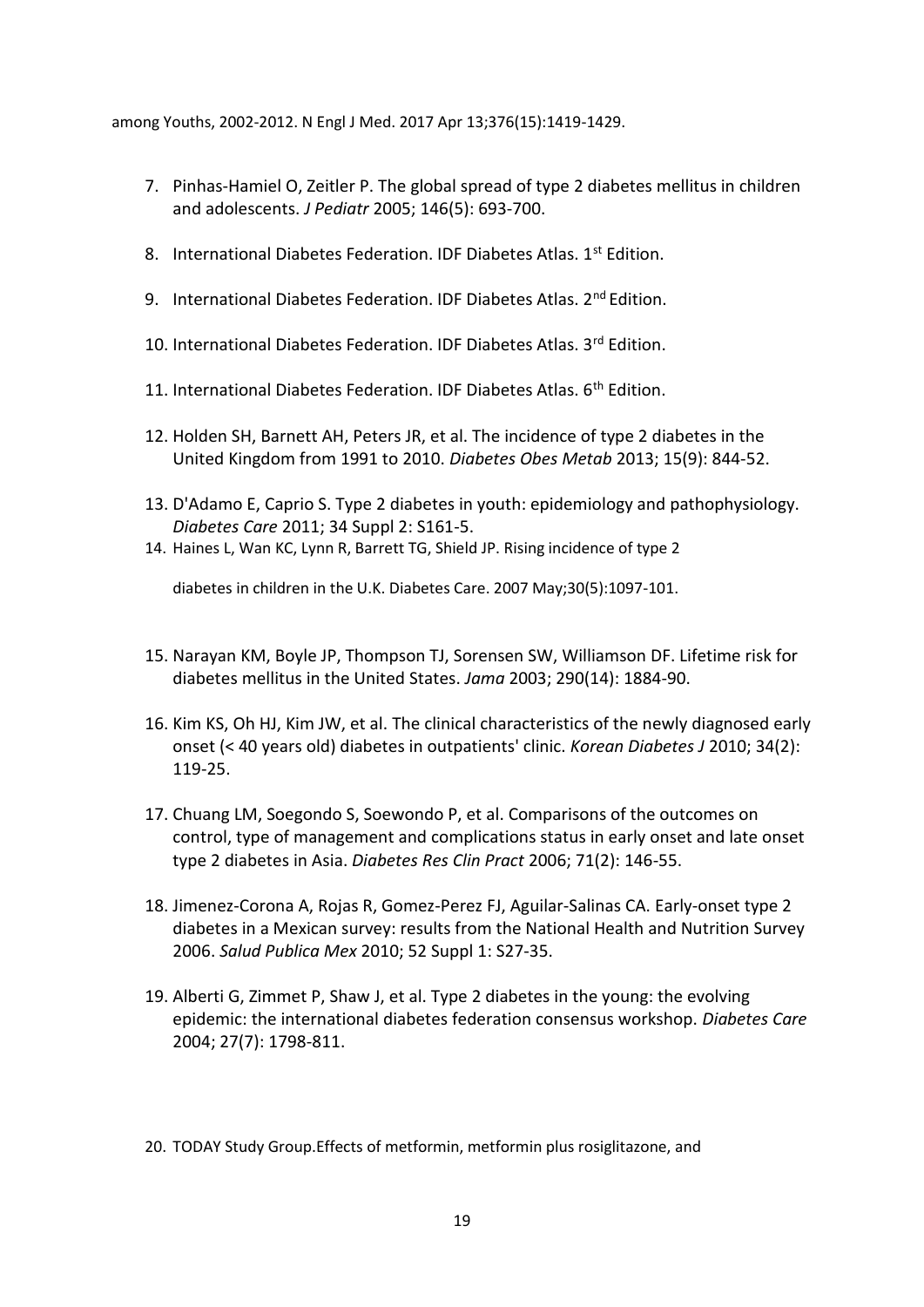metformin plus lifestyle on insulin sensitivity and β-cell function in TODAY.Diabetes Care. 2013 Jun;36(6):1749-57

- 1. Bacha F, Gungor N, Lee S, Arslanian SA. Progressive deterioration of beta-cell function in obese youth with type 2 diabetes. *Pediatr Diabetes* 2013; 14(2): 106-11.
- *2. A. Bagust, S. Beale. Deteriorating beta‐cell function in type 2 diabetes: a long‐term model* Quarterly *[Journal of Medicine](http://qjmed.oxfordjournals.org/) 2003, [Volume 96, Issue 4](http://qjmed.oxfordjournals.org/content/96/4) Pp. 281 – 288*
- *3. [Kahn SE.](https://www.ncbi.nlm.nih.gov/pubmed/?term=Kahn%20SE%5BAuthor%5D&cauthor=true&cauthor_uid=12637977) The relative contributions of insulin resistance and beta-cell dysfunction to the pathophysiology of Type 2 diabetes. Diabetologia 2003 Jan;46(1):3-19.*
- *4. [Neslihan Gungor,](https://www.ncbi.nlm.nih.gov/pubmed/?term=Gungor%20N%5BAuthor%5D&cauthor=true&cauthor_uid=15735201) [Fida Bacha,](https://www.ncbi.nlm.nih.gov/pubmed/?term=Bacha%20F%5BAuthor%5D&cauthor=true&cauthor_uid=15735201) [Rola Saad,](https://www.ncbi.nlm.nih.gov/pubmed/?term=Saad%20R%5BAuthor%5D&cauthor=true&cauthor_uid=15735201) [Janine Janosky,](https://www.ncbi.nlm.nih.gov/pubmed/?term=Janosky%20J%5BAuthor%5D&cauthor=true&cauthor_uid=15735201)and [Silva Arslanian.](https://www.ncbi.nlm.nih.gov/pubmed/?term=Arslanian%20S%5BAuthor%5D&cauthor=true&cauthor_uid=15735201) Youth Type 2 Diabetes. Insulin resistance, β-cell failure, or both? [Diabetes Care. 2005 Mar;](https://www.ncbi.nlm.nih.gov/entrez/eutils/elink.fcgi?dbfrom=pubmed&retmode=ref&cmd=prlinks&id=15735201)  [28\(3\): 638](https://www.ncbi.nlm.nih.gov/entrez/eutils/elink.fcgi?dbfrom=pubmed&retmode=ref&cmd=prlinks&id=15735201)–644.*
- 5. [Druet C,](https://www.ncbi.nlm.nih.gov/pubmed/?term=Druet%20C%5BAuthor%5D&cauthor=true&cauthor_uid=16291705) [Tubiana-Rufi N,](https://www.ncbi.nlm.nih.gov/pubmed/?term=Tubiana-Rufi%20N%5BAuthor%5D&cauthor=true&cauthor_uid=16291705) [Chevenne D,](https://www.ncbi.nlm.nih.gov/pubmed/?term=Chevenne%20D%5BAuthor%5D&cauthor=true&cauthor_uid=16291705) [Rigal O,](https://www.ncbi.nlm.nih.gov/pubmed/?term=Rigal%20O%5BAuthor%5D&cauthor=true&cauthor_uid=16291705) [Polak M,](https://www.ncbi.nlm.nih.gov/pubmed/?term=Polak%20M%5BAuthor%5D&cauthor=true&cauthor_uid=16291705) [Levy-Marchal C.](https://www.ncbi.nlm.nih.gov/pubmed/?term=Levy-Marchal%20C%5BAuthor%5D&cauthor=true&cauthor_uid=16291705) Characterization of insulin secretion and resistance in type 2 diabetes of adolescents. [J Clin Endocrinol Metab.](https://www.ncbi.nlm.nih.gov/pubmed/16291705/) 2006 Feb;91(2):401-4.
- 6. Taha D, Umpaichitra V, Banerji MA, Castells S. Type 2 diabetes mellitus in African-American adolescents: impaired beta-cell function in the face of severe insulin resistance. *J Pediatr Endocrinol Metab* 2006; 19(2): 135-42.
- 7. Mohan V, Amutha A, Ranjani H, et al. Associations of beta-cell function and insulin resistance with youth-onset type 2 diabetes and prediabetes among Asian Indians. *Diabetes Technol Ther* 2013; 15(4): 315-22.
- 8. Wilmot E, Idris I. Early onset type 2 diabetes: risk factors, clinical impact and management. *Ther Adv Chronic Dis* 2014; 5(6): 234-44.
- 9. Hillier TA, Pedula KL. Characteristics of an adult population with newly diagnosed type 2 diabetes: the relation of obesity and age of onset. *Diabetes Care* 2001; 24(9): 1522-7.
- 10. [Kahn SE,](https://www.ncbi.nlm.nih.gov/pubmed/?term=Kahn%20SE%5BAuthor%5D&cauthor=true&cauthor_uid=17167471) [Hull RL,](https://www.ncbi.nlm.nih.gov/pubmed/?term=Hull%20RL%5BAuthor%5D&cauthor=true&cauthor_uid=17167471) [Utzschneider KM.](https://www.ncbi.nlm.nih.gov/pubmed/?term=Utzschneider%20KM%5BAuthor%5D&cauthor=true&cauthor_uid=17167471) Mechanisms linking obesity to insulin resistance and type 2 diabetes. [Nature.](https://www.ncbi.nlm.nih.gov/pubmed/17167471) 2006 Dec 14;444(7121):840-6.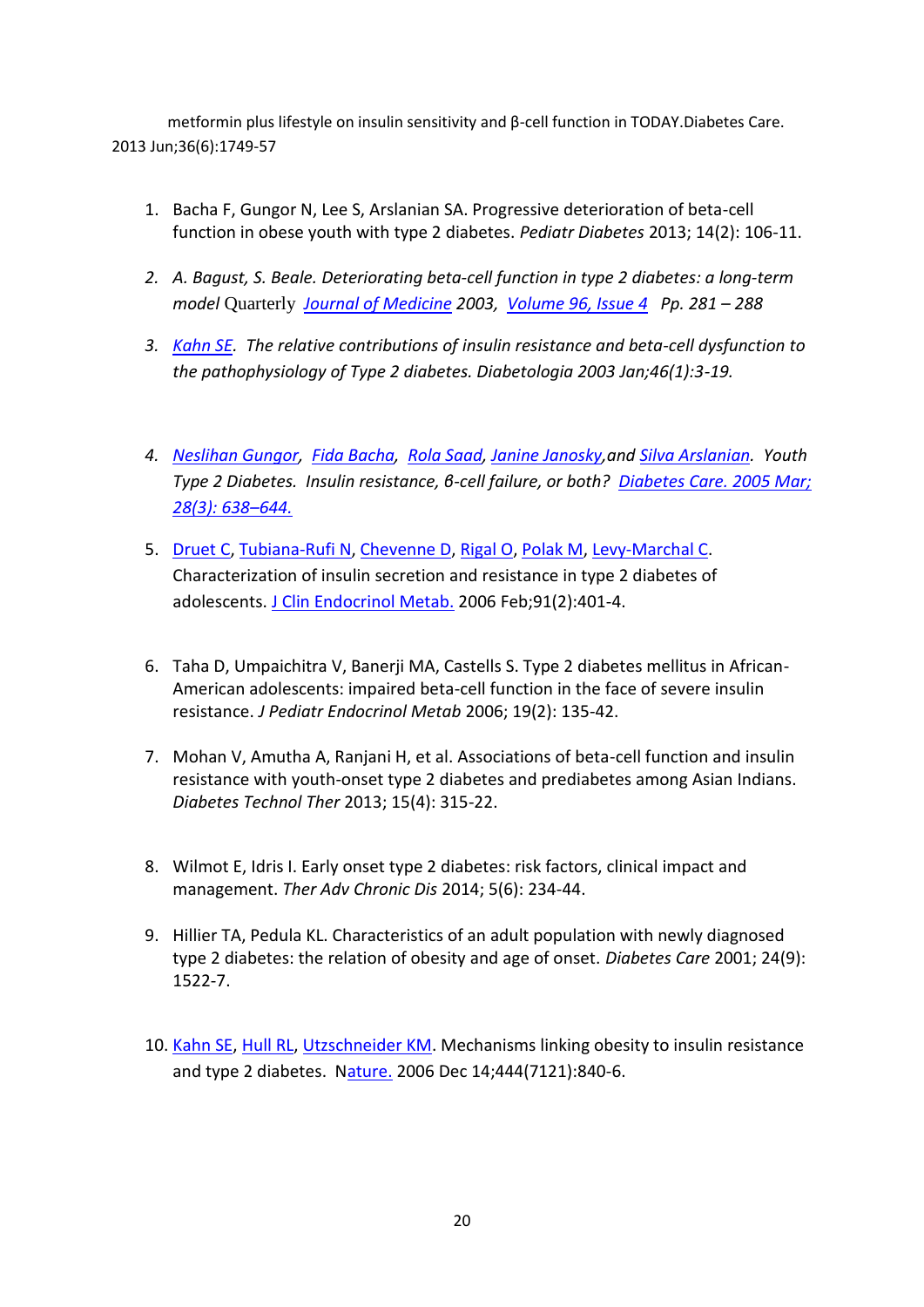- 11. Hotamisligil GS, Peraldi P, Budavari A, Ellis R, White MF, Spiegelman BM. IRS-1 mediated inhibition of insulin receptor tyrosine kinase activity in TNF-alpha- and obesity-induced insulin resistance. *Science* 1996; 271(5249): 665-8.
- 12. Lumeng CN, Saltiel AR. Inflammatory links between obesity and metabolic disease. *The Journal of clinical investigation* 2011; 121(6): 2111-7.
- 13. [Reinehr T](https://www.ncbi.nlm.nih.gov/pubmed/?term=Reinehr%20T%5BAuthor%5D&cauthor=true&cauthor_uid=26996723)<sup>1</sup>[, Karges B](https://www.ncbi.nlm.nih.gov/pubmed/?term=Karges%20B%5BAuthor%5D&cauthor=true&cauthor_uid=26996723)<sup>2</sup>, [Meissner T](https://www.ncbi.nlm.nih.gov/pubmed/?term=Meissner%20T%5BAuthor%5D&cauthor=true&cauthor_uid=26996723)<sup>3</sup>, [Wiegand S](https://www.ncbi.nlm.nih.gov/pubmed/?term=Wiegand%20S%5BAuthor%5D&cauthor=true&cauthor_uid=26996723)<sup>4</sup>[, Stoffel-Wagner B](https://www.ncbi.nlm.nih.gov/pubmed/?term=Stoffel-Wagner%20B%5BAuthor%5D&cauthor=true&cauthor_uid=26996723)<sup>5</sup>, [Holl RW](https://www.ncbi.nlm.nih.gov/pubmed/?term=Holl%20RW%5BAuthor%5D&cauthor=true&cauthor_uid=26996723)<sup>6</sup>, [Woelfle J](https://www.ncbi.nlm.nih.gov/pubmed/?term=Woelfle%20J%5BAuthor%5D&cauthor=true&cauthor_uid=26996723)<sup>7</sup>. Inflammatory Markers in Obese Adolescents with Type 2 Diabetes and Their Relationship to Hepatokines and Adipokines. [J Pediatr.](https://www.ncbi.nlm.nih.gov/pubmed/26996723) 2016 Jun;173:131-5.
- 14. Vrachnis N, Antonakopoulos N, Iliodromiti Z, et al. Impact of maternal diabetes on epigenetic modifications leading to diseases in the offspring. *Exp Diabetes Res* 2012; 2012: 538474.
- 15. Pettitt DJ, Lawrence JM, Beyer J, et al. Association Between Maternal Diabetes in Utero and Age at Offspring's Diagnosis of Type 2 Diabetes. *Diabetes Care* 2008; 31(11): 2126-30.

Pettitt DJ, Lawrence JM, Beyer J, Hillier TA, Liese AD, Mayer-Davis B, Loots

B, Imperatore G, Liu L, Dolan LM, Linder B, Dabelea D. Association between

maternal diabetes in utero and age at offspring's diagnosis of type 2 diabetes.

Diabetes Care. 2008 Nov;31(11):2126-30

- 1. [Xinli Jiang,](https://www.ncbi.nlm.nih.gov/pubmed/?term=Jiang%20X%5BAuthor%5D&cauthor=true&cauthor_uid=24455747) [Huijie Ma,](https://www.ncbi.nlm.nih.gov/pubmed/?term=Ma%20H%5BAuthor%5D&cauthor=true&cauthor_uid=24455747)<sup>2</sup> [Yan Wang](https://www.ncbi.nlm.nih.gov/pubmed/?term=Wang%20Y%5BAuthor%5D&cauthor=true&cauthor_uid=24455747)<sup>, 4</sup> and [Yan Liu.](https://www.ncbi.nlm.nih.gov/pubmed/?term=Liu%20Y%5BAuthor%5D&cauthor=true&cauthor_uid=24455747) Early Life Factors and Type 2 Diabetes Mellitus. [J Diabetes Res.](https://www.ncbi.nlm.nih.gov/pmc/articles/PMC3876901/) 2013; 2013: 485082
- 2. Stettler N, Zemel BS, Kumanyika S, Stallings VA. Infant weight gain and childhood overweight status in a multicenter, cohort study. *Pediatrics* 2002; 109(2):194-9.
- 3. Portrait F, Teeuwiszen E, Deeg D. Early life undernutrition and chronic diseases at older ages: the effects of the Dutch famine on cardiovascular diseases and diabetes. *Soc Sci Med* 2011; 73(5): 711-8.
- 4. Yessoufou A, Moutairou K. Maternal diabetes in pregnancy: early and long-term outcomes on the offspring and the concept of "metabolic memory". *Exp Diabetes Res* 2011; 2011: 218598.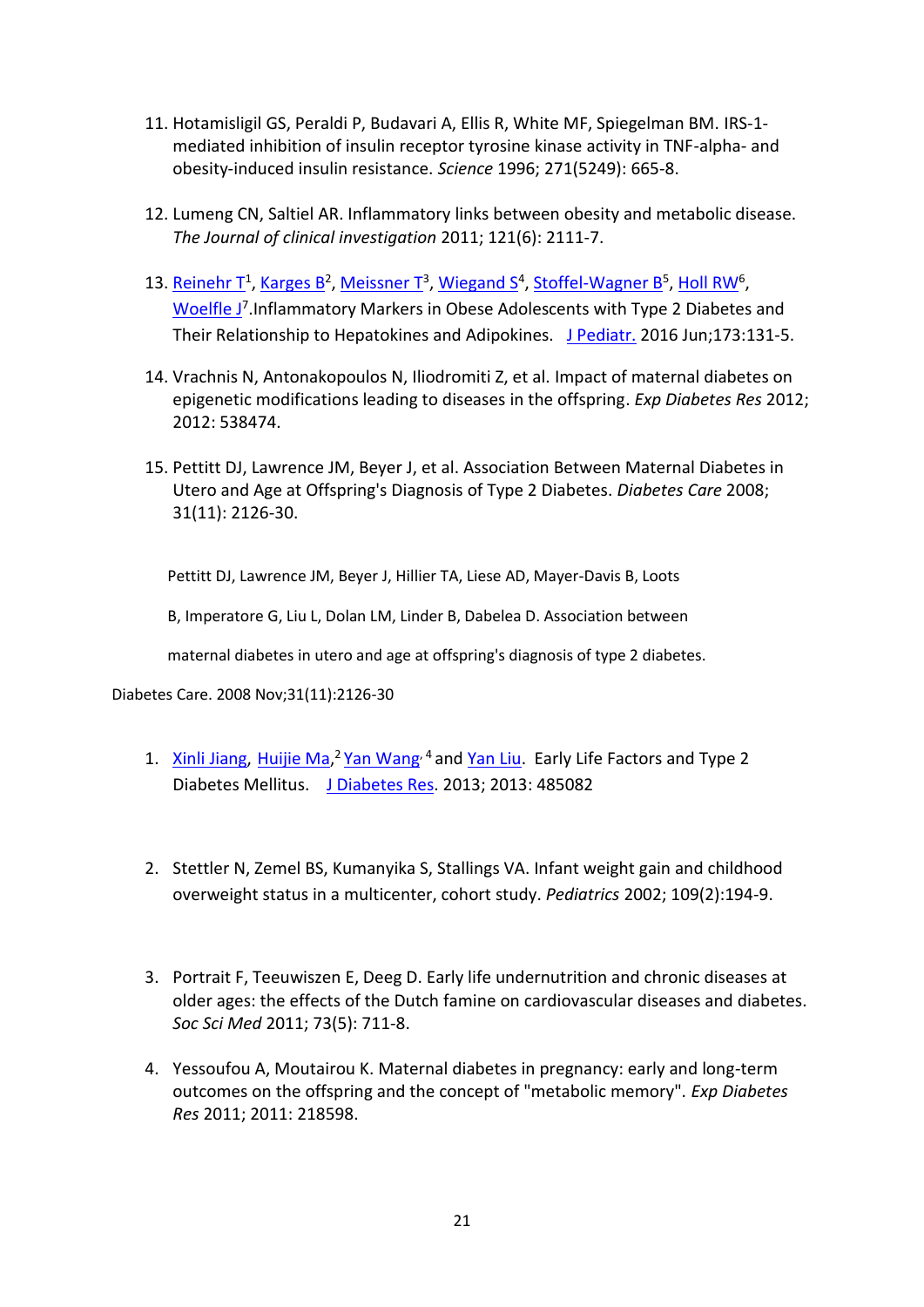- 5. Ng M, Fleming T, Robinson M, et al. Global, regional, and national prevalence of overweight and obesity in children and adults during 1980-2013: a systematic analysis for the Global Burden of Disease Study 2013. *Lancet* 2014; 384(9945): 766- 81
- 6. Steyn NP, Mann J, Bennett PH, et al. Diet, nutrition and the prevention of type 2 diabetes. *Public Health Nutr* 2004; 7(1A): 147-65.
- 7. Ebbeling CB, Pawlak DB, Ludwig DS. Childhood obesity: public-health crisis, common sense cure. *Lancet* 2002; 360(9331): 473-82.
- 8. Swinburn BA, Sacks G, Hall KD, et al. The global obesity pandemic: shaped by global drivers and local environments. *Lancet* 2011; 378(9793): 804-14.
- 9. [Megan L. Gow,](https://www.ncbi.nlm.nih.gov/pubmed/?term=Gow%20ML%5BAuthor%5D&cauthor=true&cauthor_uid=27517953) [Sarah P. Garnett,](https://www.ncbi.nlm.nih.gov/pubmed/?term=Garnett%20SP%5BAuthor%5D&cauthor=true&cauthor_uid=27517953) [Louise A. Baur,](https://www.ncbi.nlm.nih.gov/pubmed/?term=Baur%20LA%5BAuthor%5D&cauthor=true&cauthor_uid=27517953) and [Natalie B. Lister](https://www.ncbi.nlm.nih.gov/pubmed/?term=Lister%20NB%5BAuthor%5D&cauthor=true&cauthor_uid=27517953) The Effectiveness of Different Diet Strategies to Reduce Type 2 Diabetes Risk in Youth. [Nutrients.](https://www.ncbi.nlm.nih.gov/pmc/articles/PMC4997399/) 2016 Aug; 8(8): 486.
- 10. Bray GA, Nielsen SJ, Popkin BM. Consumption of high-fructose corn syrup in beverages may play a role in the epidemic of obesity. *Am J Clin Nutr* 2004; 79(4): 537-43.
- 11. Hu FB, Malik VS. Sugar-sweetened beverages and risk of obesity and type 2 diabetes: epidemiologic evidence. *Physiol Behav* 2010; 100(1): 47-54.
- 49 Zeid Khitan and Dong Hyun Kim. Fructose: A Key Factor in the Development of Metabolic Syndrome and Hypertension. Journal of Nutrition and Metabolism Volume 2013 (2013), Article ID 682673 .
- 50 Mayer-Davis EJ, Nichols M, Liese AD, et al. Dietary Intake among Youth with Diabetes: The SEARCH for Diabetes in Youth Study. *Journal of the American Dietetic Association*; 106(5): 689-97.
- 51 Dollman J, Norton K, Norton L. Evidence for secular trends in children's physical activity behaviour. Br J Sports Med. 2005 Dec;39(12):892-7;
- 52 Hallal PC, Andersen LB, Bull FC, Guthold R, Haskell W, Ekelund U; Lancet Physical Activity Series Working Group.. Global physical activity levels: surveillance progress, pitfalls, and prospects. Lancet. 2012 Jul 21;380(9838):247-57.
- 53 Caspersen CJ, Pereira MA, Curran KM. Changes in physical activity patterns in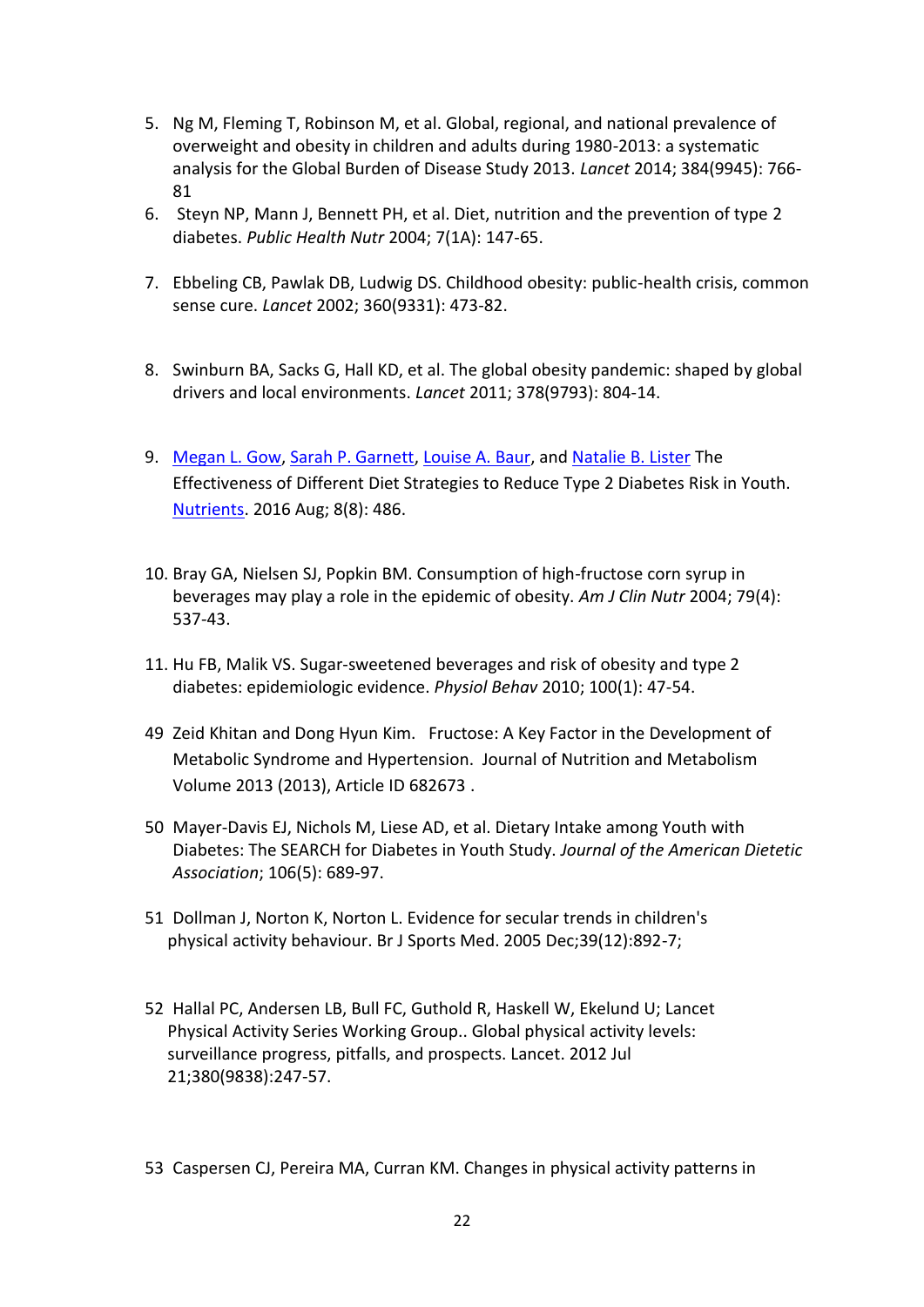the United States, by sex and cross-sectional age. Med Sci Sports Exerc. 2000 Sep;32(9):1601-9.

- 54 Troiano RP, Berrigan D, Dodd KW, Mâsse LC, Tilert T, McDowell M. Physical activity in the United States measured by accelerometer. Med Sci Sports Exerc. 2008 Jan;40(1):181-8.
- 55 Riddoch CJ, Bo Andersen L, Wedderkopp N, Harro M, Klasson-Heggebø L, Sardinha LB, Cooper AR, Ekelund U. Physical activity levels and patterns of 9- and 15-yr-old European children. Med Sci Sports Exerc. 2004 Jan;36(1):86-92.
- 56 Gustat J, Srinivasan SR, Elkasabany A, Berenson GS. Relation of self-rated measures of physical activity to multiple risk factors of insulin resistance syndrome in young adults: the Bogalusa Heart Study. J Clin Epidemiol. 2002 Oct;55(10):997-1006
- 57 Carnethon MR, Gidding SS, Nehgme R, Sidney S, Jacobs DR Jr, Liu K. Cardiorespiratory fitness in young adulthood and the development of cardiovascular disease risk factors. JAMA. 2003 Dec 17;290(23):3092-100.
- 58 McGavock J, Sellers E, Dean H. Physical activity for the prevention and management of youth-onset type 2 diabetes mellitus: focus on cardiovascular complications. *Diab Vasc Dis Res* 2007; 4(4): 305-10.
- 59 Kautiainen S, Koivusilta L, Lintonen T, Virtanen SM, Rimpela A. Use of information and communication technology and prevalence of overweight and obesity among adolescents. *Int J Obes (Lond)* 2005; 29(8): 925-33.
- 60 Hulshof KF, Brussaard JH, Kruizinga AG, Telman J, Lowik MR. Socio-economic status, dietary intake and 10 y trends: the Dutch National Food Consumption Survey. *Eur J Clin Nutr* 2003; 57(1): 128-37.

Marian Abouzeid, Benjamin Philpot, Edward D Janus, Michael J Coates, James A Dunbar. Type 2 diabetes prevalence varies by socio-economic status within and between migrant groups: analysis and implications for Australia. BMC Public Health201313:252.

- 61 Giles-Corti B, Donovan RJ. Socioeconomic status differences in recreational physical activity levels and real and perceived access to a supportive physical environment. *Prev Med* 2002; 35(6): 601-11.
- 62 Delavari M, Sonderlund AL, Swinburn B, Mellor D, Renzaho A. Acculturation and obesity among migrant populations in high income countries--a systematic review. *BMC Public Health* 2013; 13: 458.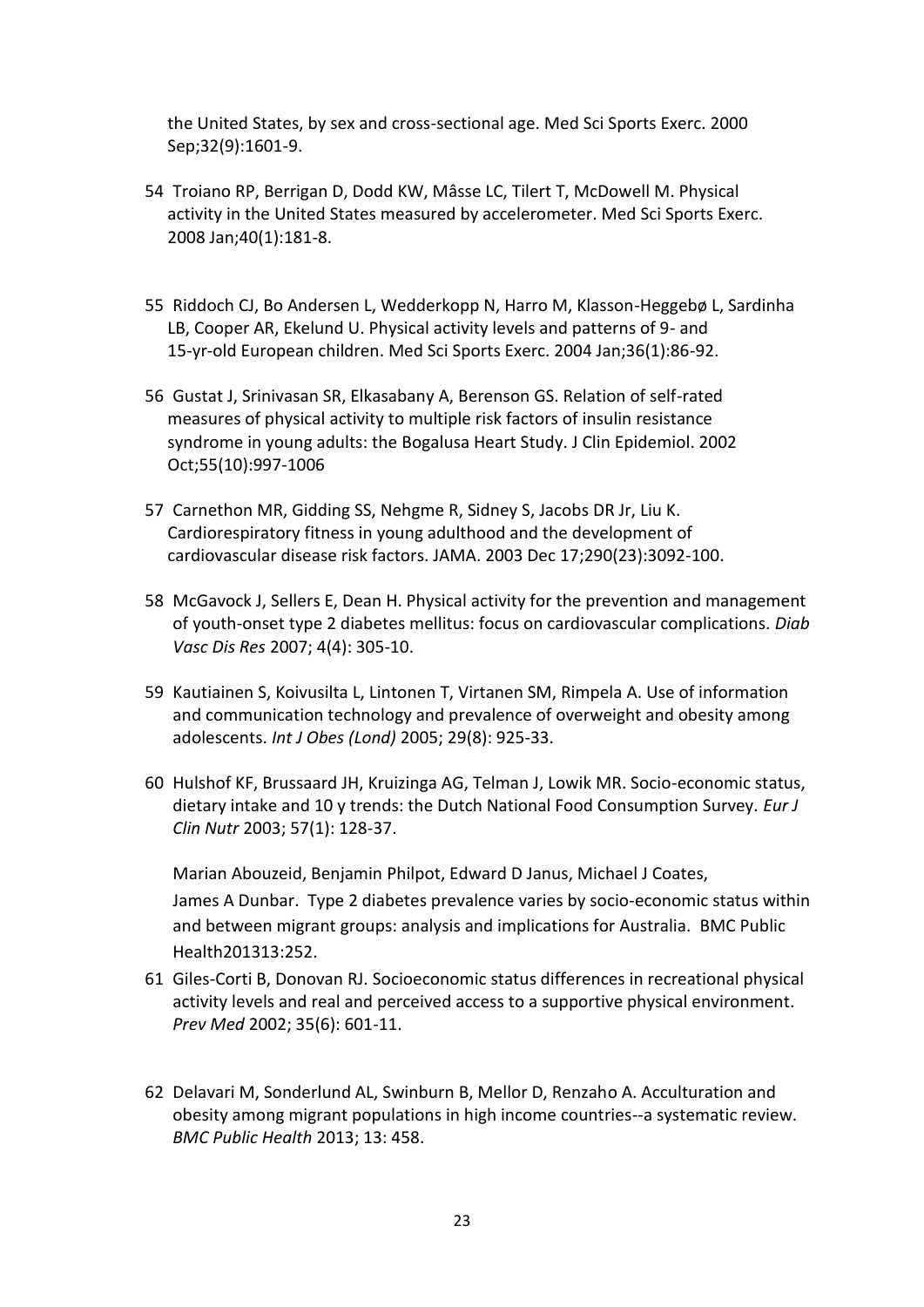- 63 Spencer Bonilla G, Rodriguez-Gutierrez R, V MM. WHat we don't talk about when we talk about preventing type 2 diabetes—addressing socioeconomic disadvantage. *JAMA internal medicine* 2016; 176(8): 1053-4.
- 64 Ludwig J, Sanbonmatsu L, Gennetian L, et al. Neighborhoods, Obesity, and Diabetes — A Randomized Social Experiment. *New England Journal of Medicine* 2011; 365(16): 1509-19.
- 65 [Thomas Reinehr.](https://www.ncbi.nlm.nih.gov/pubmed/?term=Reinehr%20T%5BAuthor%5D&cauthor=true&cauthor_uid=24379917) Type 2 diabetes mellitus in children and adolescents. [World J](https://www.ncbi.nlm.nih.gov/pmc/articles/PMC3874486/)  [Diabetes.](https://www.ncbi.nlm.nih.gov/pmc/articles/PMC3874486/) 2013 Dec 15; 4(6): 270–281.
- 66 Huang TTK, Goran MI. Prevention of type 2 diabetes in young people: a theoretical perspective. Pediatric Diabetes 2003: 4: 38-56
- 67 Molyneaux L, Constantino M, Yue D. Strong family history predicts a younger age of onset for subjects diagnosed with type 2 diabetes. *Diabetes Obes Metab* 2004; 6(3): 187-94.
- 68 Ng MC, Lee SC, Ko GT, et al. Familial early-onset type 2 diabetes in Chinese patients: obesity and genetics have more significant roles than autoimmunity. *Diabetes Care* 2001; 24(4): 663-71.
- 69 Jali MV, Kambar S, Jali SM, Gowda S. Familial early onset of type-2 diabetes mellitus and its complications. *N Am J Med Sci* 2009; 1(7): 377-80.
- 70 Frayling TM, Wiltshire S, Hitman GA, et al. Young-onset type 2 diabetes families are the major contributors to genetic loci in the Diabetes UK Warren 2 genome scan and identify putative novel loci on chromosomes 8q21, 21q22, and 22q11. *Diabetes* 2003; 52(7): 1857-63.
- 71 Zhou K, Donnelly LA, Morris AD, et al. Clinical and genetic determinants of progression of type 2 diabetes: a DIRECT study. *Diabetes Care* 2014; 37(3): 718-24.
- 72 Krishnan S, Cozier YC, Rosenberg L, Palmer JR. Socioeconomic status and incidence of type 2 diabetes: results from the Black Women's Health Study. *Am J Epidemiol* 2010; 171(5): 564-70.
- 73 Lee TC, Glynn RJ, Pena JM, et al. Socioeconomic status and incident type 2 diabetes mellitus: data from the Women's Health Study. *PloS one* 2011; 6(12): e27670.
- 74 Hasson RE, Adam TC, Pearson J, Davis JN, Spruijt-Metz D, Goran MI. Sociocultural and socioeconomic influences on type 2 diabetes risk in overweight/obese African-American and Latino-American children and adolescents. *J Obes* 2013; 2013: 512914.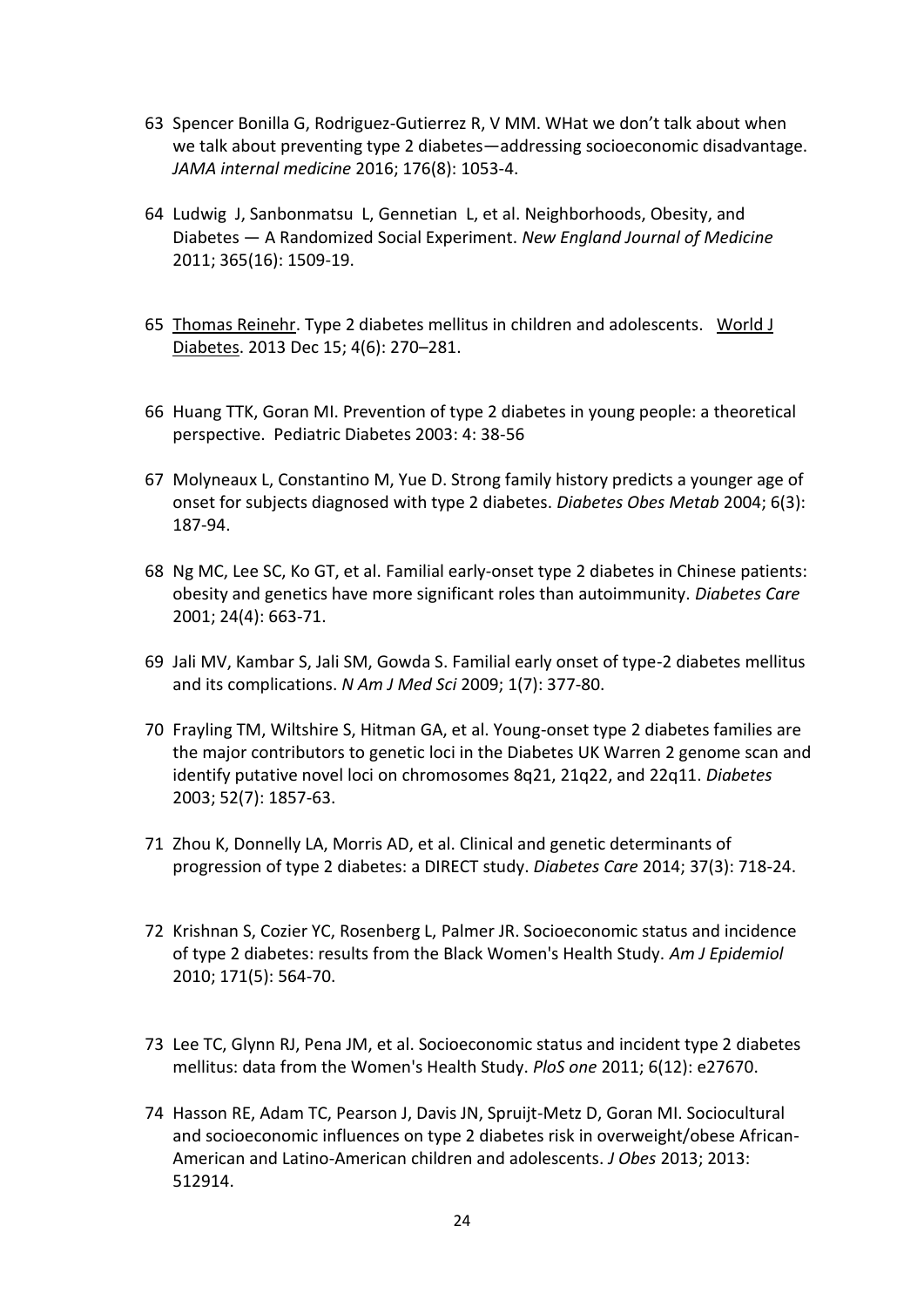- 75 Aguilar-Salinas CA, Reyes-Rodriguez E, Ordonez-Sanchez ML, et al. Early-onset type 2 diabetes: metabolic and genetic characterization in the mexican population. *J Clin Endocrinol Metab* 2001; 86(1): 220-6.
- 76 Anuradha S, Radha V, Mohan V. Association of novel variants in the hepatocyte nuclear factor 4A gene with maturity onset diabetes of the young and early onset type 2 diabetes. *Clin Genet* 2011; 80(6): 541-9.
- 77 Gragnoli C, Menzinger Von Preussenthal G, Habener JF. Triple genetic variation in the HNF-4alpha gene is associated with early-onset type 2 diabetes mellitus in a philippino family. *Metabolism* 2004; 53(8): 959-63.
- 78 Tanaka S, Kobayashi T, Tomura H, et al. A novel dominant-negative mutation of the hepatocyte nuclear factor-1alpha gene in Japanese early-onset type 2 diabetes. *Horm Metab Res* 2000; 32(9): 373-7.
- 79 Talbott EO, Zborowski JV, Rager JR, Kip KE, Xu X, Orchard TJ. Polycystic ovarian syndrome (PCOS): a significant contributor to the overall burden of type 2 diabetes in women. *J Womens Health (Larchmt)* 2007; 16(2): 191-7.
- 80 [Michael L Traub.](https://www.ncbi.nlm.nih.gov/pubmed/?term=Traub%20ML%5BAuthor%5D&cauthor=true&cauthor_uid=21537458) Assessing and treating insulin resistance in women with polycystic ovarian syndrome. [World J Diabetes.](https://www.ncbi.nlm.nih.gov/pmc/articles/PMC3083905/) 2011 Mar 15; 2(3): 33–40.
- 81 Joham AE, Ranasinha S, Zoungas S, Moran L, Teede HJ. Gestational diabetes and type 2 diabetes in reproductive-aged women with polycystic ovary syndrome. *J Clin Endocrinol Metab* 2014; 99(3): E447-52.
- 82 Nizam S, Khalequzzaman M, Yatsuya H, et al. Incidence of young onset insulinrequiring diabetes mellitus among 18- to 30-year-olds in Dhaka, Bangladesh (1994- 2003). *Nagoya J Med Sci* 2012; 74(1-2): 149-56.
- 83 Tulloch-Reid MK, Boyne MS, Smikle MF, et al. Clinical and laboratory features of youth onset type 2 diabetes in Jamaica. *West Indian Med J* 2010; 59(2): 131-8.
- 84 Hecht L, Weiss R. Nonalcoholic fatty liver disease and type 2 diabetes in obese children. *Current diabetes reports* 2014; 14(1): 448.
- 85 Bloomgarden ZT. Nonalcoholic fatty liver disease and insulin resistance in youth. *Diabetes Care* 2007; 30(6): 1663-9.
- 86 Kalra S, Vithalani M, Gulati G, et al. Study of prevalence of nonalcoholic fatty liver disease (NAFLD) in type 2 diabetes patients in India (SPRINT). *J Assoc Physicians India* 2013; 61(7): 448-53.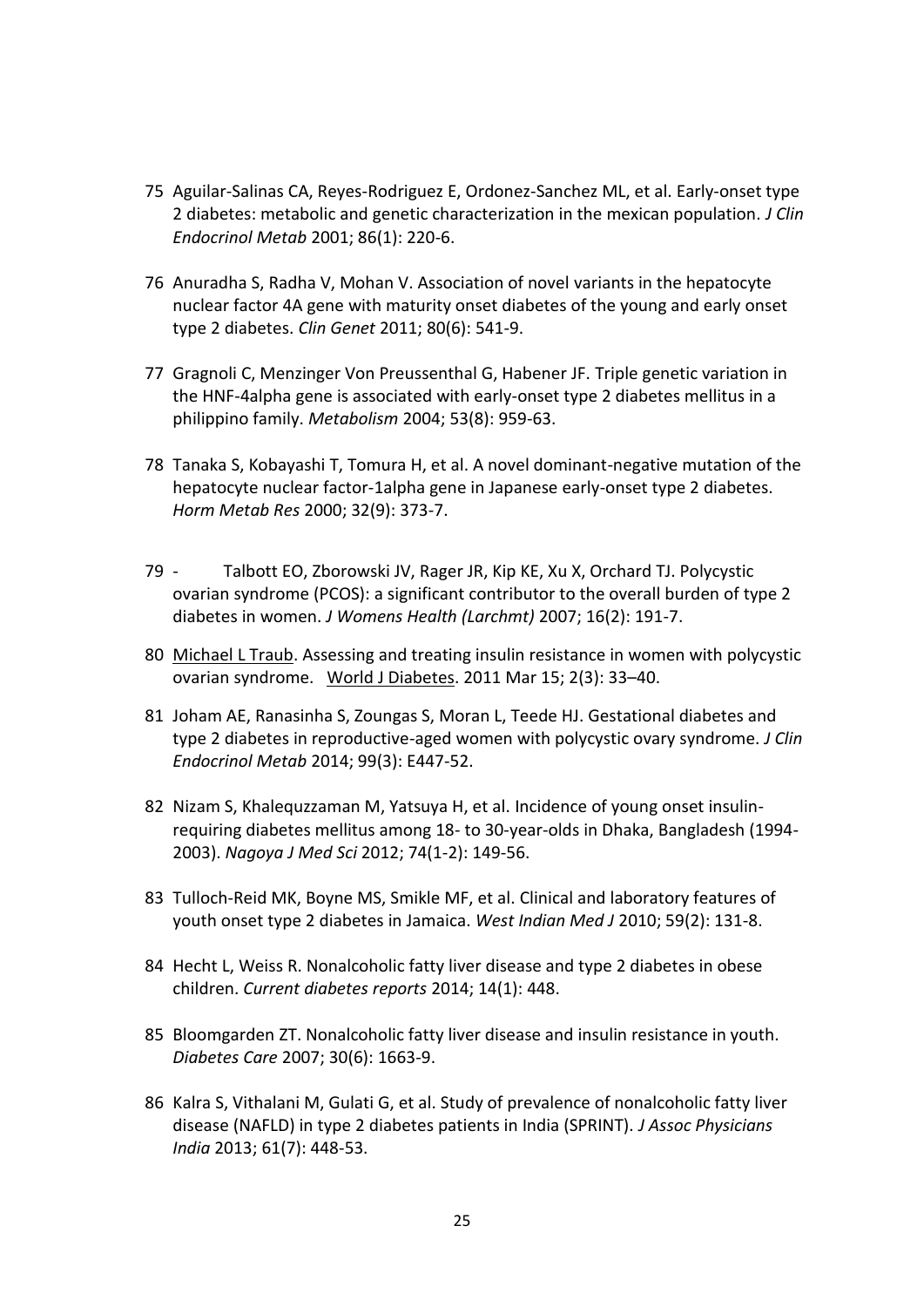- 87 Newton KP, Hou J, Crimmins NA, et al. Prevalence of Prediabetes and Type 2 Diabetes in Children With Nonalcoholic Fatty Liver Disease. *JAMA Pediatr* 2016; 170(10): e161971.
- 88 Klingensmith GJ, Connor CG, Ruedy KJ, et al. Presentation of youth with type 2 diabetes in the Pediatric Diabetes Consortium. *Pediatr Diabetes* 2016; 17(4): 266-73.
- 89 Kelsey MM, Geffner ME, Guandalini C, et al. Presentation and effectiveness of early treatment of type 2 diabetes in youth: lessons from the TODAY study. *Pediatr Diabetes* 2016; 17(3): 212-21.
- 90 Saydah SH, Imperatore G, Henkin L, et al. Trends and characteristics of self-reported case presentation of diabetes diagnosis among youth from 2002 to 2010: findings from the SEARCH for diabetes in youth study. *Diabetes Care* 2015; 38(6): e84-5.
- 91 Eppens MC, Craig ME, Cusumano J, et al. Prevalence of diabetes complications in adolescents with type 2 compared with type 1 diabetes. *Diabetes Care* 2006; 29(6): 1300-6.
- 92 Pinhas-Hamiel O, Zeitler P. Acute and chronic complications of type 2 diabetes mellitus in children and adolescents. *Lancet* 2007; 369(9575): 1823-31.
- 93 Copeland KC, Zeitler P, Geffner M, et al. Characteristics of adolescents and youth with recent-onset type 2 diabetes: the TODAY cohort at baseline. *J Clin Endocrinol Metab* 2011; 96(1): 159-67.
- 94 Song SH. Complication characteristics between young-onset type 2 versus type 1 diabetes in a UK population. *BMJ Open Diabetes Res Care* 2015; 3(1): e000044.
- 95 Mast R, Danielle Jansen AP, Walraven I, et al. Time to insulin initiation and longterm effects of initiating insulin in people with type 2 diabetes mellitus: the Hoorn Diabetes Care System Cohort Study. *Eur J Endocrinol* 2016; 174(5): 563-71.
- 96 Adam FMS , Diatri MC , Adam JMF , Seweng A , Tai ES. Prevalence of Metabolic Syndrome in Young Adults. Int J Sci Res 2015, 4. 2319 (IJSR) ISSN (Online): 2319- 7064
- 97 Song SH, Hardisty CA. Early onset type 2 diabetes mellitus: a harbinger for complications in later years--clinical observation from a secondary care cohort. *QJM* 2009; 102(11): 799-806.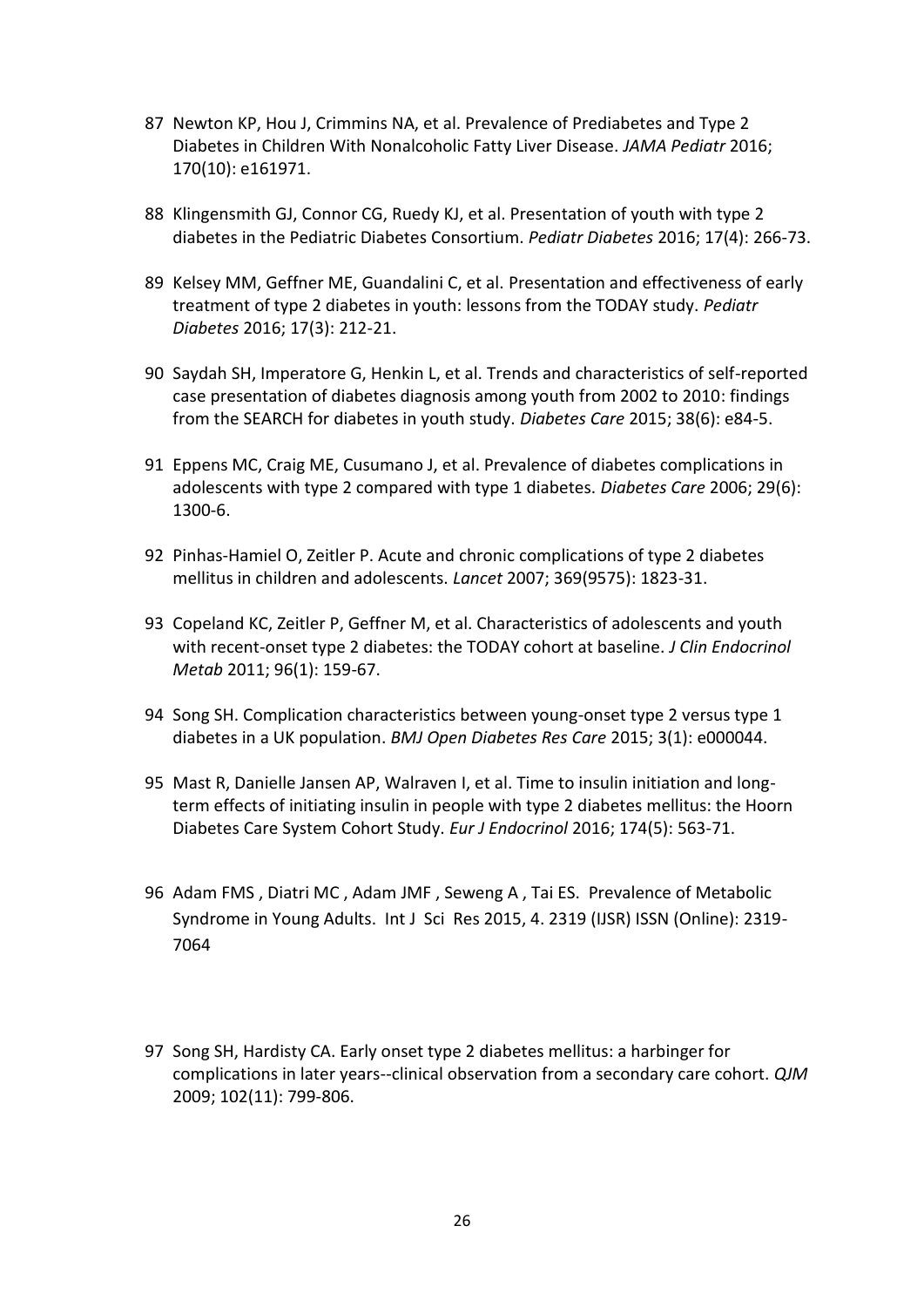- 98 Gunathilake W, Song S, Sridharan S, Fernando DJ, Idris I. Cardiovascular and metabolic risk profiles in young and old patients with type 2 diabetes. *QJM* 2010; 103(11): 881-4.
- 99 Katulanda GW, Katulanda P, Adler AI, et al. Apolipoproteins in diabetes dyslipidaemia in South Asians with young adult-onset diabetes: distribution, associations and patterns. *Ann Clin Biochem* 2010; 47(Pt 1): 29-34.
- 100 Song SH. Review: Early-onset type 2 diabetes mellitus: a condition with elevated cardiovascular risk? *The British Journal of Diabetes & Vascular Disease* 2008; 8(2): 61-5.
- 101 Song SH, Gray TA. Early-onset type 2 diabetes: higher burden of atherogenic apolipoprotein particles during statin treatment. *QJM* 2012; 105(10): 973-80.
- 102 Huo X, Gao L, Guo L, et al. Risk of non-fatal cardiovascular diseases in earlyonset versus late-onset type 2 diabetes in China: a cross-sectional study. *Lancet Diabetes Endocrinol* 2016; 4(2): 115-24.
- 103 Rhodes ET, Prosser LA, Hoerger TJ, Lieu T, Ludwig DS, Laffel LM. Estimated morbidity and mortality in adolescents and young adults diagnosed with Type 2 diabetes mellitus. *Diabet Med* 2012; 29(4): 453-63.
- 104Dabelea D, Stafford JM, Mayer-Davis EJ, D'Agostino R Jr, Dolan L, Imperatore G, Linder B, Lawrence JM, Marcovina SM, Mottl AK, Black MH, Pop-Busui R, SaydahS, Hamman RF, Pihoker C; SEARCH for Diabetes in Youth Research Group..
- 105Association of Type 1 Diabetes vs Type 2 Diabetes Diagnosed During Childhood and Adolescence With Complications During Teenage Years and Young Adulthood. JAMA.2017 Feb 28;317(8):825-835.
- 106 Solis-Herrera C, Triplitt CL, Lynch JL. Nephropathy in youth and young adults with type 2 diabetes. *Current diabetes reports* 2014; 14(2): 456.
- 107 Dart AB, Sellers EA, Martens PJ, Rigatto C, Brownell MD, Dean HJ. High burden of kidney disease in youth-onset type 2 diabetes. *Diabetes Care* 2012; 35(6): 1265-71.
- 108 Song SH, Gray TA. Early-onset type 2 diabetes: high risk for premature diabetic retinopathy. *Diabetes Res Clin Pract* 2011; 94(2): 207-11.
- 109 Song SH. Significant retinopathy in young-onset type 2 vs. type 1 diabetes: a clinical observation. *Int J Clin Pract* 2016; 70(10): 853-60.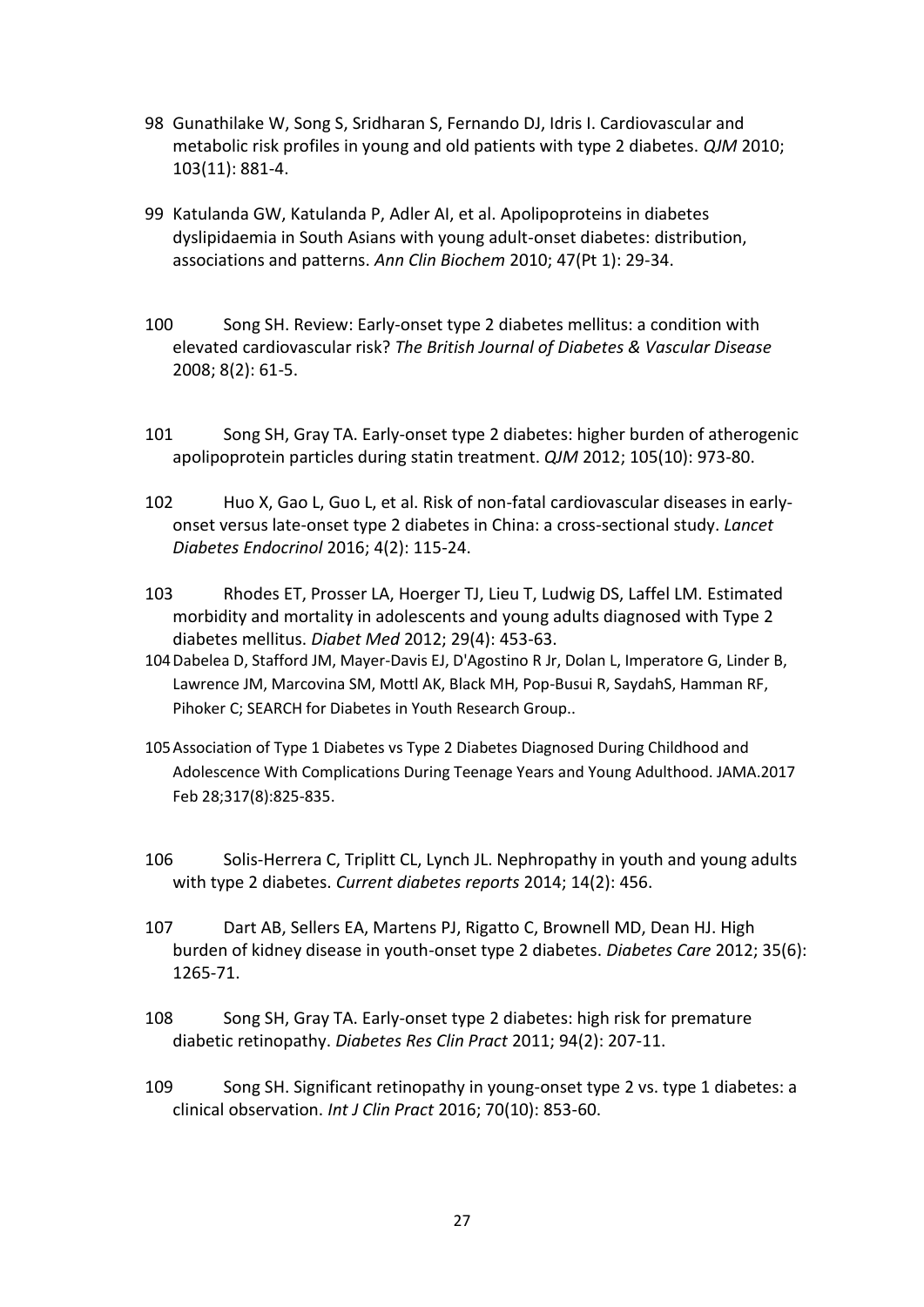- 110 [Chuang LM,](https://www.ncbi.nlm.nih.gov/pubmed/?term=Chuang%20LM%5BAuthor%5D&cauthor=true&cauthor_uid=16005097) [Soegondo S,](https://www.ncbi.nlm.nih.gov/pubmed/?term=Soegondo%20S%5BAuthor%5D&cauthor=true&cauthor_uid=16005097) [Soewondo P,](https://www.ncbi.nlm.nih.gov/pubmed/?term=Soewondo%20P%5BAuthor%5D&cauthor=true&cauthor_uid=16005097) [Young-Seol K,](https://www.ncbi.nlm.nih.gov/pubmed/?term=Young-Seol%20K%5BAuthor%5D&cauthor=true&cauthor_uid=16005097) [Mohamed M,](https://www.ncbi.nlm.nih.gov/pubmed/?term=Mohamed%20M%5BAuthor%5D&cauthor=true&cauthor_uid=16005097) [Dalisay E,](https://www.ncbi.nlm.nih.gov/pubmed/?term=Dalisay%20E%5BAuthor%5D&cauthor=true&cauthor_uid=16005097) [Go R,](https://www.ncbi.nlm.nih.gov/pubmed/?term=Go%20R%5BAuthor%5D&cauthor=true&cauthor_uid=16005097) [Lee W,](https://www.ncbi.nlm.nih.gov/pubmed/?term=Lee%20W%5BAuthor%5D&cauthor=true&cauthor_uid=16005097) [Tong-Yuan T,](https://www.ncbi.nlm.nih.gov/pubmed/?term=Tong-Yuan%20T%5BAuthor%5D&cauthor=true&cauthor_uid=16005097) [Tandhanand S,](https://www.ncbi.nlm.nih.gov/pubmed/?term=Tandhanand%20S%5BAuthor%5D&cauthor=true&cauthor_uid=16005097) [Nitiyanant W,](https://www.ncbi.nlm.nih.gov/pubmed/?term=Nitiyanant%20W%5BAuthor%5D&cauthor=true&cauthor_uid=16005097) [The-Trach M,](https://www.ncbi.nlm.nih.gov/pubmed/?term=The-Trach%20M%5BAuthor%5D&cauthor=true&cauthor_uid=16005097) [Cockram C,](https://www.ncbi.nlm.nih.gov/pubmed/?term=Cockram%20C%5BAuthor%5D&cauthor=true&cauthor_uid=16005097) [Jing-Ping Y.](https://www.ncbi.nlm.nih.gov/pubmed/?term=Jing-Ping%20Y%5BAuthor%5D&cauthor=true&cauthor_uid=16005097) Comparisons of the outcomes on control, type of management and complications status in early onset and late onset type 2 diabetes in Asia. [Diabetes](https://www.ncbi.nlm.nih.gov/pubmed/16005097)  [Res Clin Pract.](https://www.ncbi.nlm.nih.gov/pubmed/16005097) 2006 Feb;71(2):146-55. Epub 2005 Jul 6.
- 111Dabelea D, Stafford JM, Mayer-Davis EJ, D'Agostino R Jr, Dolan L, Imperatore,G, Linder B, Lawrence JM, Marcovina SM, Mottl AK, Black MH, Pop-Busui R, SaydahS, Hamman RF, Pihoker C; SEARCH for Diabetes in Youth Research Group.Association of Type 1 Diabetes vs Type 2 Diabetes Diagnosed During Childhood and Adolescence With Complications During Teenage Years and Young Adulthood. JAMA.2017 Feb 28;317(8):825-835.
- 112 Jaiswal M, Lauer A, Martin CL, et al. Peripheral neuropathy in adolescents and young adults with type 1 and type 2 diabetes from the SEARCH for Diabetes in Youth follow-up cohort: a pilot study. *Diabetes Care* 2013; 36(12): 3903-8.
- 113 Hillier TA, Pedula KL. Complications in young adults with early-onset type 2 diabetes: losing the relative protection of youth. *Diabetes Care* 2003; 26(11): 2999- 3005.
- 114 Luk AOY, Lau ESH, So W-Y, et al. Prospective Study on the Incidences of Cardiovascular-Renal Complications in Chinese Patients With Young-Onset Type 1 and Type 2 Diabetes. *Diabetes Care* 2014; 37(1): 149-57.
- 115 Gu W, Huang Y, Zhang Y, et al. Adolescents and young adults with newly diagnosed Type 2 diabetes demonstrate greater carotid intima-media thickness than those with Type 1 diabetes. *Diabet Med* 2014; 31(1): 84-91.
- 116 Shah AS, Dolan LM, Kimball TR, et al. Influence of duration of diabetes, glycemic control, and traditional cardiovascular risk factors on early atherosclerotic vascular changes in adolescents and young adults with type 2 diabetes mellitus. *J Clin Endocrinol Metab* 2009; 94(10): 3740-5.
- 117 Constantino MI, Molyneaux L, Limacher-Gisler F, et al. Long-Term Complications and Mortality in Young-Onset Diabetes: Type 2 diabetes is more hazardous and lethal than type 1 diabetes. *Diabetes Care* 2013; 36(12): 3863-9.
- 118 Lerman-Garber I, Cuevas-Ramos D, Valdes S, et al. Sensorineural hearing loss- -a common finding in early-onset type 2 diabetes mellitus. *Endocr Pract* 2012; 18(4): 549-57.
- 119 Ren J, Zhao P, Chen L, Xu A, Brown SN, Xiao X. Hearing loss in middle-aged subjects with type 2 diabetes mellitus. *Arch Med Res* 2009; 40(1): 18-23.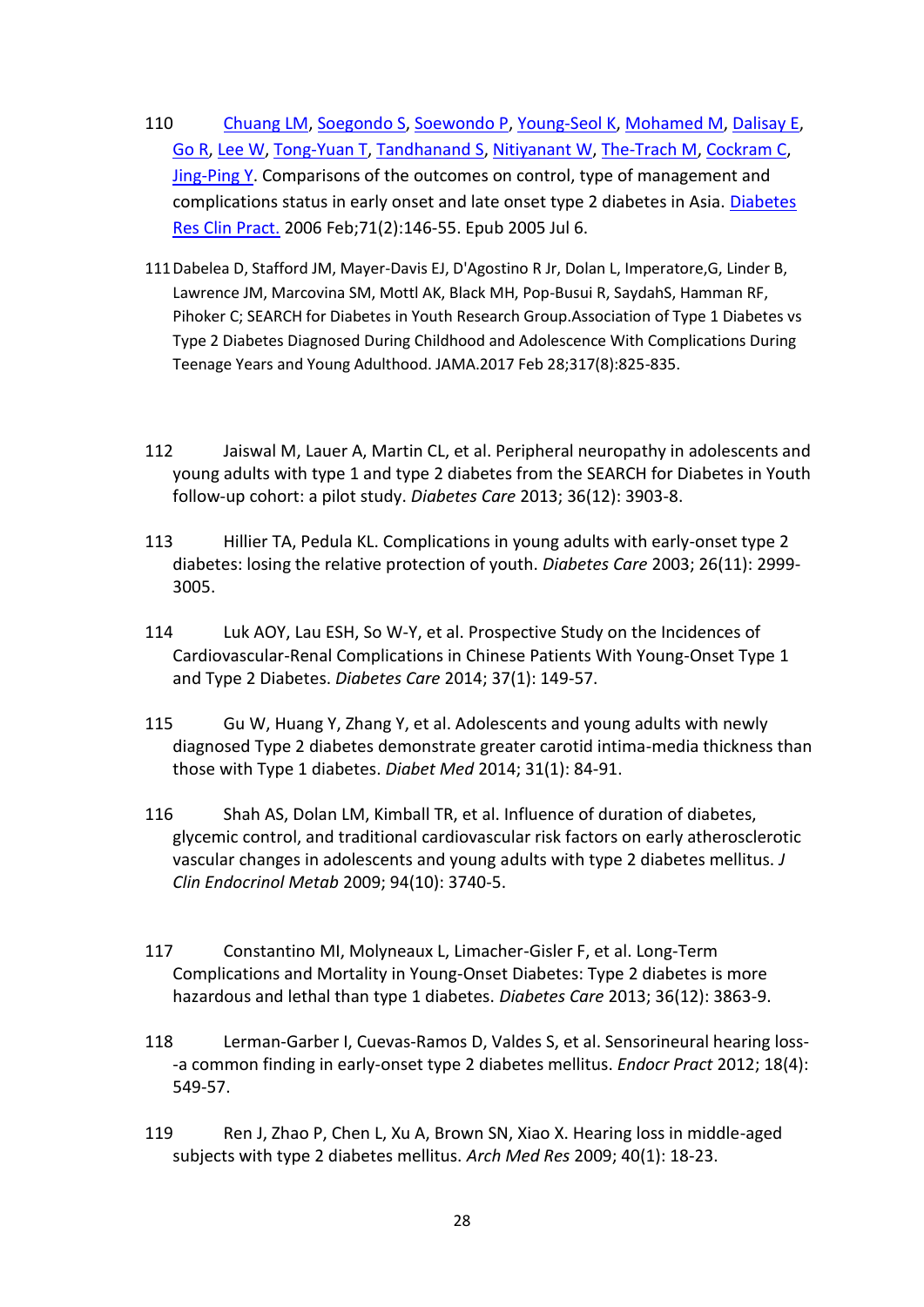- 120 Bener A, Al-Ansari AA, Zirie M, Al-Hamaq AOAA. Is male fertility associated with type 2 diabetes mellitus? *International Urology and Nephrology* 2009; 41(4): 777.
- 121 Nolan JJ. Ageing brain abnormalities in young obese patients with type 2 diabetes: a cause for concern. *Diabetologia* 2010; 53(11): 2273-5.
- 122 Willette AA, Xu G, Johnson SC, et al. Insulin resistance, brain atrophy, and cognitive performance in late middle-aged adults. *Diabetes Care* 2013; 36(2): 443-9.
- 123 Type 2 diabetes in children and adolescents. American Diabetes Association. *Diabetes Care* 2000; 23(3): 381-9.
- 124Nadeau KJ, Anderson BJ, Berg EG, Chiang JL, Chou H, Copeland KC, Hannon TS,Huang TT, Lynch JL, Powell J, Sellers E, Tamborlane WV, Zeitler P. Youth-OnsetType 2 Diabetes Consensus Report: Current Status, Challenges, and Priorities.Diabetes Care. 2016 Sep;39(9):1635-42.
- 125 Garber AJ, Abrahamson MJ, Barzilay JI, et al. Consensus Statement by the American Association of Clinical Endocrinologists and American College of Endocrinology on the Comprehensive Type 2 Diabetes Management Algorithm-- 2016 Executive Summary. *Endocr Pract* 2016; 22(1): 84-113.
- 126 Wittmeier KD, Wicklow BA, Sellers EA, Griffith AT, Dean HJ, McGavock JM. Success with lifestyle monotherapy in youth with new-onset type 2 diabetes. *Paediatr Child Health* 2012; 17(3): 129-32.
- 127 Willi SM, Martin K, Datko FM, Brant BP. Treatment of type 2 diabetes in childhood using a very-low-calorie diet. *Diabetes Care* 2004; 27(2): 348-53.
- 128 Burns N, Finucane FM, Hatunic M, et al. Early-onset type 2 diabetes in obese white subjects is characterised by a marked defect in beta cell insulin secretion, severe insulin resistance and a lack of response to aerobic exercise training. *Diabetologia* 2007; 50(7): 1500-8.
- 129 [Jonathan McGavock,](https://www.ncbi.nlm.nih.gov/pubmed/?term=McGavock%20J%5BAuthor%5D&cauthor=true&cauthor_uid=25398207) [Allison Dart](https://www.ncbi.nlm.nih.gov/pubmed/?term=Dart%20A%5BAuthor%5D&cauthor=true&cauthor_uid=25398207) and [Brandy Wicklow.](https://www.ncbi.nlm.nih.gov/pubmed/?term=Wicklow%20B%5BAuthor%5D&cauthor=true&cauthor_uid=25398207) Lifestyle Therapy for the Treatment of Youth with Type 2 Diabetes. [Curr Diab Rep.](https://www.ncbi.nlm.nih.gov/pmc/articles/PMC4232742/) 2015; 15: 568.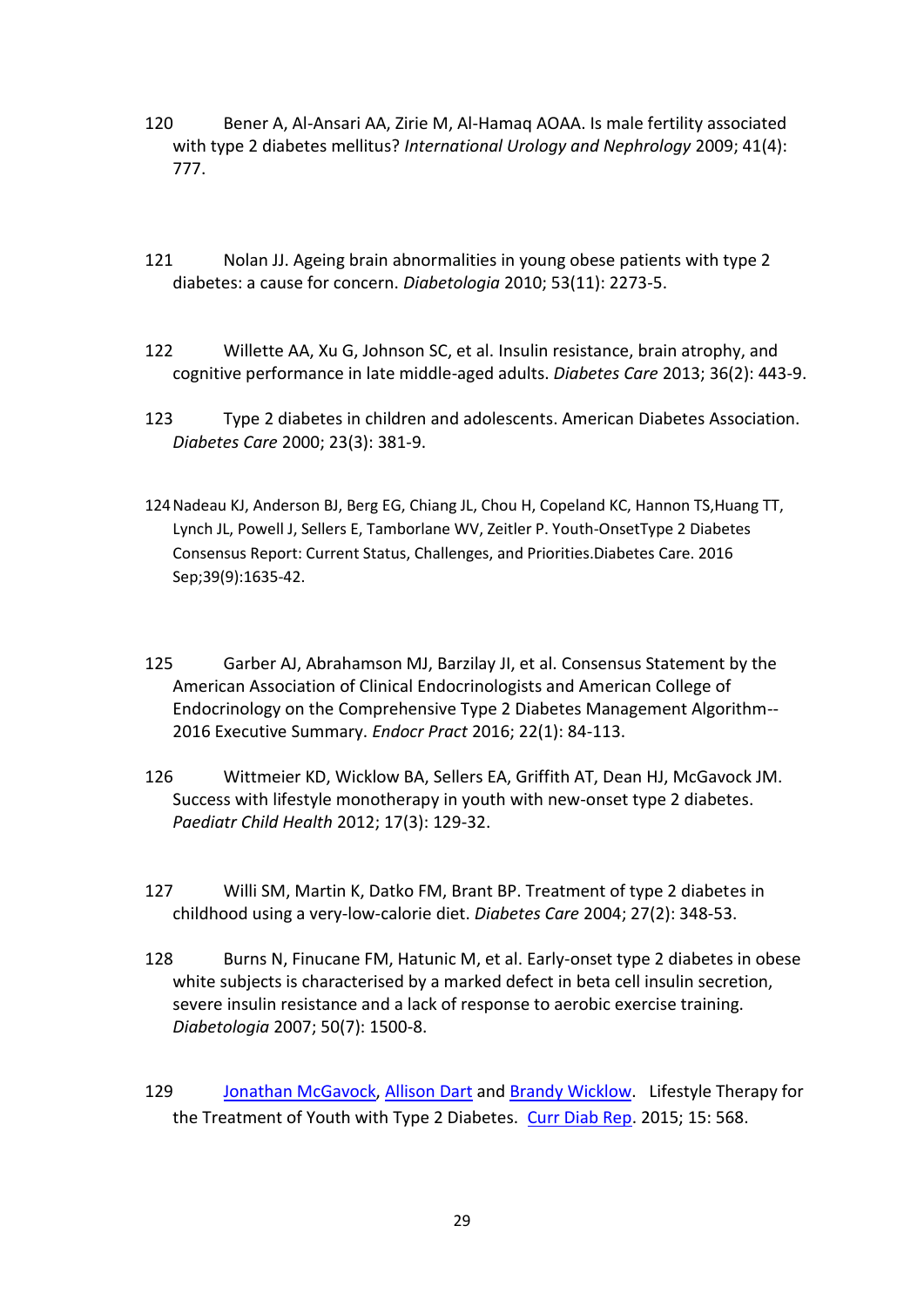- 130 Jones KL, Arslanian S, Peterokova VA, Park JS, Tomlinson MJ. Effect of metformin in pediatric patients with type 2 diabetes: a randomized controlled trial. *Diabetes Care* 2002; 25(1): 89-94.
- 131 Gaylor AS, Condren ME. Type 2 diabetes mellitus in the pediatric population. *Pharmacotherapy* 2004; 24(7): 871-8.
- 132 George MM, Copeland KC. Current treatment options for type 2 diabetes mellitus in youth: today's realities and lessons from the TODAY study. *Current diabetes reports* 2013; 13(1): 72-80.

133TODAY Study Group., Zeitler P, Hirst K, Pyle L, Linder B, Copeland K,

Arslanian S, Cuttler L, Nathan DM, Tollefsen S, Wilfley D, Kaufman F. A clinical

trial to maintain glycemic control in youth with type 2 diabetes. N Engl J Med.

## 2012 Jun 14;366(24):2247-56.

- 134 Miglani S, Goswami R, Tandon N, Dudha A, Kochupillai N. Glycaemic control and microvascular complication among patients with youth onset diabetes in India using differing types of insulin and methods of glucose monitoring. *Diabetes Research and Clinical Practice*; 65(2): 183-5.
- 135 Donovan PJ, McIntyre HD. Achievement of cardiovascular risk factor targets in young adults with diabetes mellitus. *Diabetes Metab Syndr Obes* 2010; 3: 387-94.
- 136 Yeung RO, Zhang Y, Luk A, et al. Metabolic profiles and treatment gaps in young-onset type 2 diabetes in Asia (the JADE programme): a cross-sectional study of a prospective cohort. *Lancet Diabetes Endocrinol* 2014; 2(12): 935-43.
- 137 Benhalima K, Song SH, Wilmot EG, et al. Characteristics, complications and management of a large multiethnic cohort of younger adults with type 2 diabetes. *Prim Care Diabetes* 2011; 5(4): 245-50.
- 138 Reinehr T, Schober E, Roth CL, Wiegand S, Holl R, Group DP-WS. Type 2 diabetes in children and adolescents in a 2-year follow-up: insufficient adherence to diabetes centers. *Horm Res* 2008; 69(2): 107-13.
- 139 Tahrani AA, Barnett AH, Bailey CJ. Pharmacology and therapeutic implications of current drugs for type 2 diabetes mellitus. Nature Reviews Endocrinology 2016, 12, 566–592.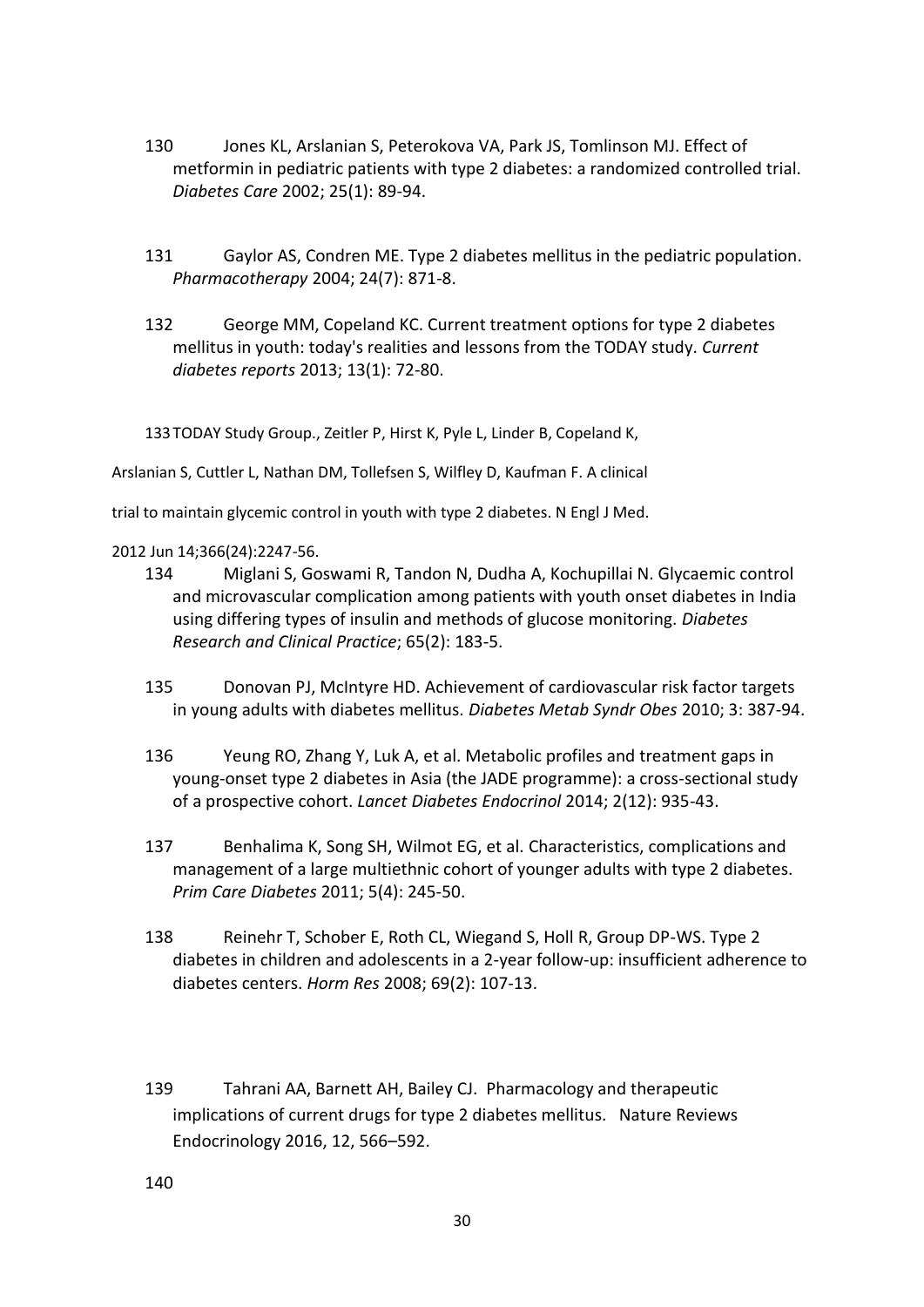- 141 Dixon JB, le Roux CW, Rubino F, Zimmet P. Bariatric surgery for type 2 diabetes. Lancet. 2012 Jun 16;379(9833):2300-11.
- 142 Mingrone G. Pros and cons of bariatric surgery in adolescents. Lancet DiabetesEndocrinol. 2017 Jan 5. pii: S2213-8587(16)30425-9.
- 143 Serrano OK, Zhang Y, Kintzer E, Moran-Atkin E, Choi J, Melvin WS, Camacho DR.Outcomes of bariatric surgery in the young: a single-institution experience caring for patients under 21 years old. Surg Endosc. 2016 Nov;30(11):5015-5022.
- 144 Marie-Claude Breton, Line Guénette, Mohamed Amine Amiche, Jeanne-Françoise Kayibanda, Jean-Pierre Grégoire, and Jocelyne Moisan. Burden of Diabetes on the Ability to Work: a systematic review. Diabetes Care 2013 Mar; 36(3): 740-749
- 145 Browne JL, Nefs G, Pouwer F, Speight J. Depression, anxiety and self-care behaviours of young adults with Type 2 diabetes: results from the International Diabetes Management and Impact for Long-term Empowerment and Success (MILES) Study. *Diabet Med* 2015; 32(1): 133-40.
- 146Klingensmith GJ, Pyle L, Nadeau KJ, Barbour LA, Goland RS, Willi SM, Linder B,White NH; TODAY Study Group.. Pregnancy Outcomes in Youth With Type 2 Diabetes: The TODAY Study Experience. Diabetes Care. 2016 Jan;39(1):122-9.

# 147

- 148 Day C. The Policy Puzzle: the diabetes maze in Europe. *The British Journal of Diabetes & Vascular Disease* 2011; 11(6): 273-5.
- 149 Merlotti C, Morabito A, Pontiroli AE. Prevention of type 2 diabetes; a systematic review and meta-analysis of different intervention strategies. *Diabetes, Obesity and Metabolism* 2014; 16(8): 719-27.
- 150 Kaufman F. Preventing type 2 diabetes in children a role for the whole community Diabetes Voice 2007, 52, 35-8.
- 151 Libman IM, Arslanian SA. Prevention and treatment of type 2 diabetes in youth. Horm Res. 2007;67(1):22-34